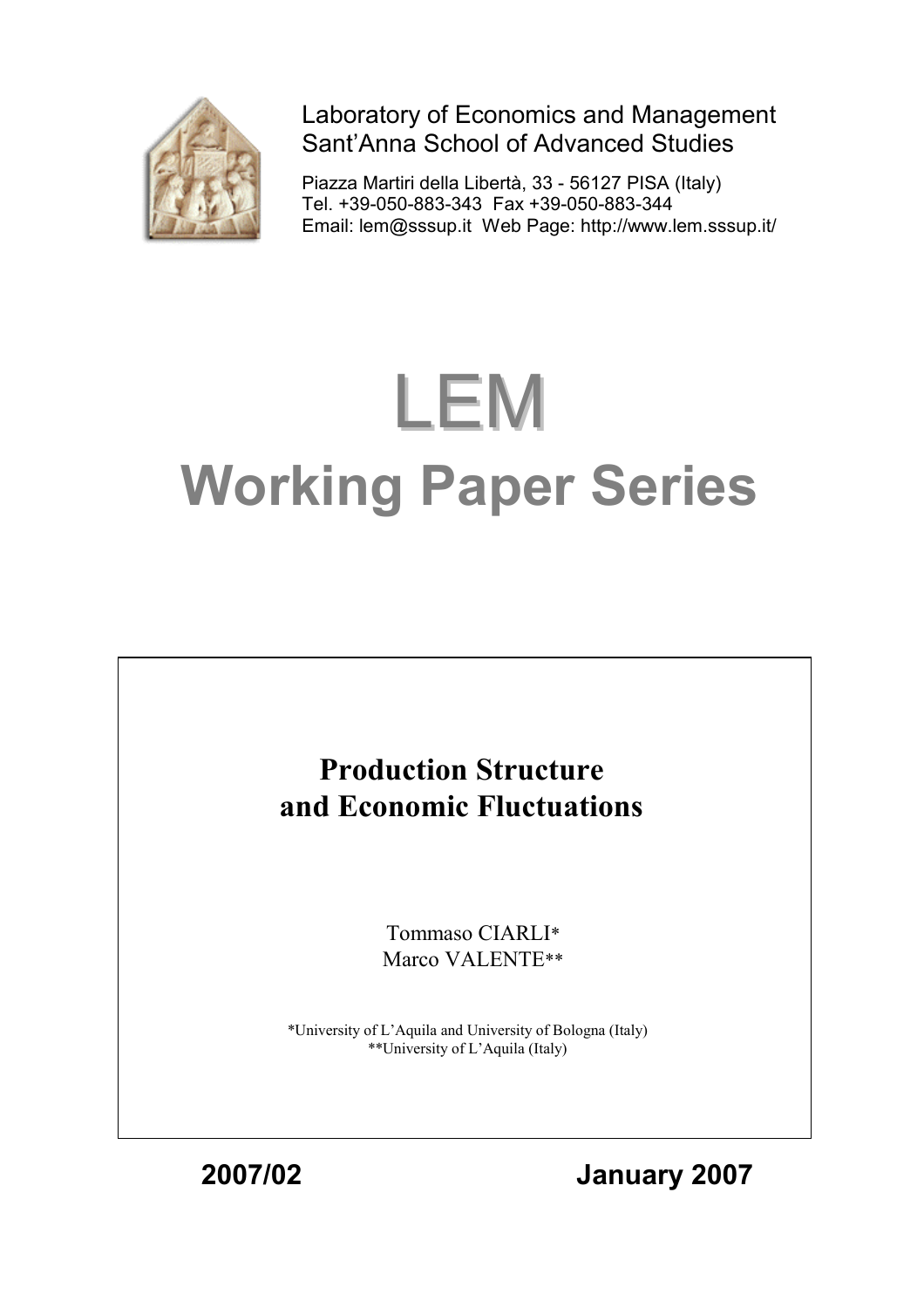# Production structure and economic fluctuations<sup>∗</sup>

Tommaso Ciarli† Marco Valente‡

November 18, 2006

#### Abstract

We aim at contributing to the debate on the mechanisms and properties of economic fluctuations. We consider a crucial aspect among many thought to influence this ubiquitous and extremely relevant phenomenon: the interaction structure that characterises the organisation of production, that is, the production relation among sectors of a system.

We build — and simulate — a very simple model representing an input–output system where sectors/firms adapt production and desired levels of stocks. Their output serves both an exogenous final demand and the intermediate demand solicited by the other sectors of the system. Series of simulation runs allow to derive relevant and non–obvious conclusions concerning the levels and, more importantly, the volatility of economic activity, as an outcome of the same, inherent, economic structure.

We claim that the results that we obtain through the highly abstract representation we use, provide useful intuitions on the working of economic cycles, to be later integrated by further studies.

As a by–product of our analysis, we also suggest that the methodology we adopt can provide valuable insights by allowing a detailed analysis of the time path generated in the artificial systems, and therefore assessing with precisions the same mechanisms that affect real– world systems. The natural following step, left for further research, is to investigate how those mechanisms are empirically generated.

Keywords: Production structure, micro- and macro-volatility, simulation models

JEL: E32; E37; C63; C67; D57

<sup>∗</sup>The paper has benefited from comments received during presentations in the following venues:  $12^{th}$  ACSEG Conference ("Connectionist Approaches in Economics and Management"), Marseille; Wehia 2006 ( $1^{st}$  International Conference on Economic Sciences with Heterogeneous Interacting Agents), Bologna;  $11^{th}$  ISS Conference (International Schumpeter Society), Nice. But we are the only responsible for the outcome.

<sup>†</sup>Faculty of Economics, University of L'Aquila & University of Bologna; [tommaso.ciarli\[at\]unibo.it](tommaso.ciarli[at]unibo.it)

<sup>‡</sup>Faculty of Economics, University of L'Aquila; [valente\[at\]ec.univaq.it](valente[at]ec.univaq.it)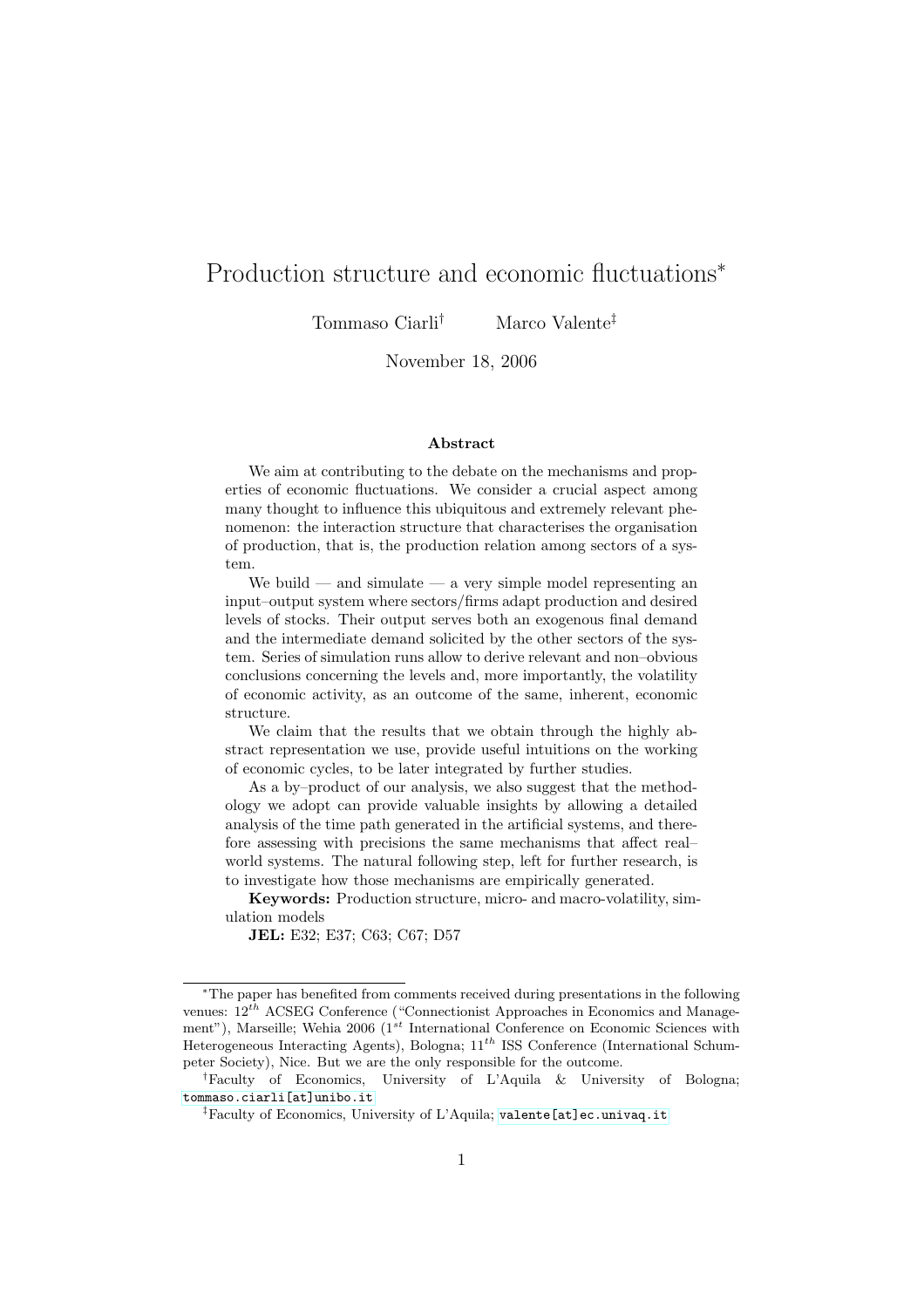# 1 Introduction

Business cycles have always been a major concern for economists because of they are a phenomenon of great impact on societies' welfare, and they have shown to be one of the most constant feature of economies across time. Such is the importance of business cycles that economists seem to have spent more attention in providing normative tools to control them, than in pro-viding a detail explanation of their origin and nature.<sup>[1](#page-2-0)</sup> In broad terms, the general agreement is that business cycles stem from the interaction of two features: comovement of economic variables (including actors' decisions) on the one hand, and exogenous events, usually random (at micro and/or macro level) on the other hand. Typically, a model meant to explain cycles study how specific stochastic events (i.e. a flow of random shocks) can perturb an economy from its equilibrium state. In some cases, for example, economists suggests that micro-level shocks partially cancel out at aggregate levels, with the fluctuations being due to stochastic excesses not absorbed. Conversely, other works suggest that micro-shocks tend to reinforce each other generating aggregate fluctuations larger than the shocks that originated them. A recent strand of the literature on business cycle has correctly pointed to the central relevance of the production structure. Depending on the way in which the entities composing the supply side of the system interact, they will reinforce or smooth away random shocks, generating or dumping aggregate fluctuations.

In this work we contribute to the debate by removing a number of drawbacks that curtail, in our opinion, the analytical power of most of the literature on this subject. First of all, most of the literature considers jointly the effects of stochastic events and structural features of the economic systems. Indeed, real systems do face a constant flow of non predictable changes impacting on interacting economic agents. However realistic, the joint consideration of the two features of an economic system (structure and stochasticity) prevents the rigorous assessment of their separate contribution to the aggregate phenomenon of fluctuations. We propose to take a different route: we make the highly unrealistic assumption that there is no exogenous flow of shocks, and concentrate on the role of the production structure. Given the simplification obtained by non considering the noise of random events, we will be able to make a detailed assessment of the properties of a realistic representation of an economic system in respect of fluctuations. For similar reasons, we also ignore other aspects proposed as relevant in generating fluctuations, like technological development, price adjustments, lumpy investment, financial constraints, etc. Our approach does not deny the relevance of these factors; we sustain that they are logically, if not practically,

<span id="page-2-0"></span> $1<sup>1</sup>A$  similar claim is at the base of the research originated in Dosi, Fagiolo, and Roventini (2006).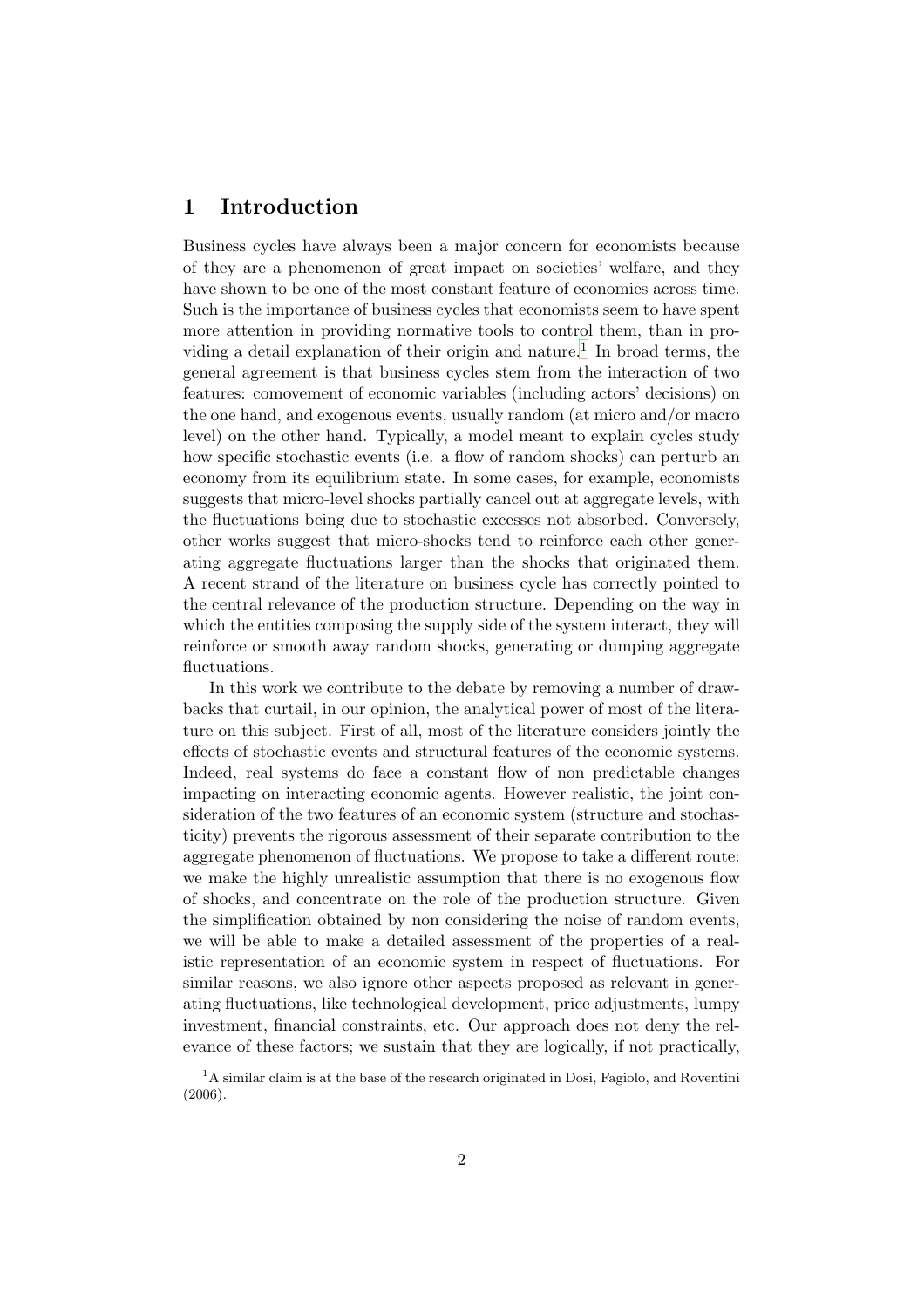separated. Their contribution must be studied, in order to produce a robust theoretical understanding of the business cycle phenomenon. Indeed, the physical structure through which any micro change (or reaction to a change) is transmitted in the system is the production structure. And the way in which shocks propagate is at least as relevant as the sources of propagation. In the words of Zarnovitz (1977), we investigate a 'theoretical possibility' of business fluctuations that, for the very nature of production systems, is also an 'explanation' (while not an assessment). The aim of this paper is then to analyse transmission properties of multisectoral production systems.

The structure of the paper is the following. Next section briefly reviews the major contributions of the literature on the subject, highlighting the works more closely related to our approach. In the third section we highlight the main elements that characterise the transmission mechanisms of a production structure. The fourth section describes a very simple model representing a dynamical production system, comprised of an input-output matrix and a few simple behavioural rules governing the actions of economic sectors. Section five then discusses the major results of the model under a few parametrisations. Finally, the last section will draw the conclusions and suggest directions for further research.

# 2 Economic fluctuations

A wide number of reasons may explain why economic aggregates fluctuate, and a wide number of theories attempt to explain short run and long run waves in economic growth. For example, large shocks that affect an entire economic system are likely to fully displace it, changing its long term pattern. Though, while such shocks may be plausible for long run waves, they are less likely to be the cause of short run cycles, given that they do not occur with the same frequency. Moreover, aggregate shocks may affect the various economic entities differently, making it quite difficult to state the final result of a complex combination of reactions. Conversely, shocks at more disaggregate levels of the economy are undoubtedly more frequent. This itself renders the study of the influence of micro shocks on aggregate fluctuations an important piece of analysis, and eventual understanding of business cycles.

It is self–evident that, being economic entities interconnected to each other, they may absorb, linearly transmit, or reinforce the quantitative changes that hit on them — induced by neighbouring entities — to different extents. This can be observed at different levels of aggregation. An economic crisis in one country causes shocks in related countries (e.g. Backus, Kehoe, and Kydland 1995, Head 1995, Kraay and Ventura 1998); a crisis in the financial system causes readjustment in the proximate systems, in both supply and demand (e.g. Stiglitz and Greenwald 2003, Delli Gatti,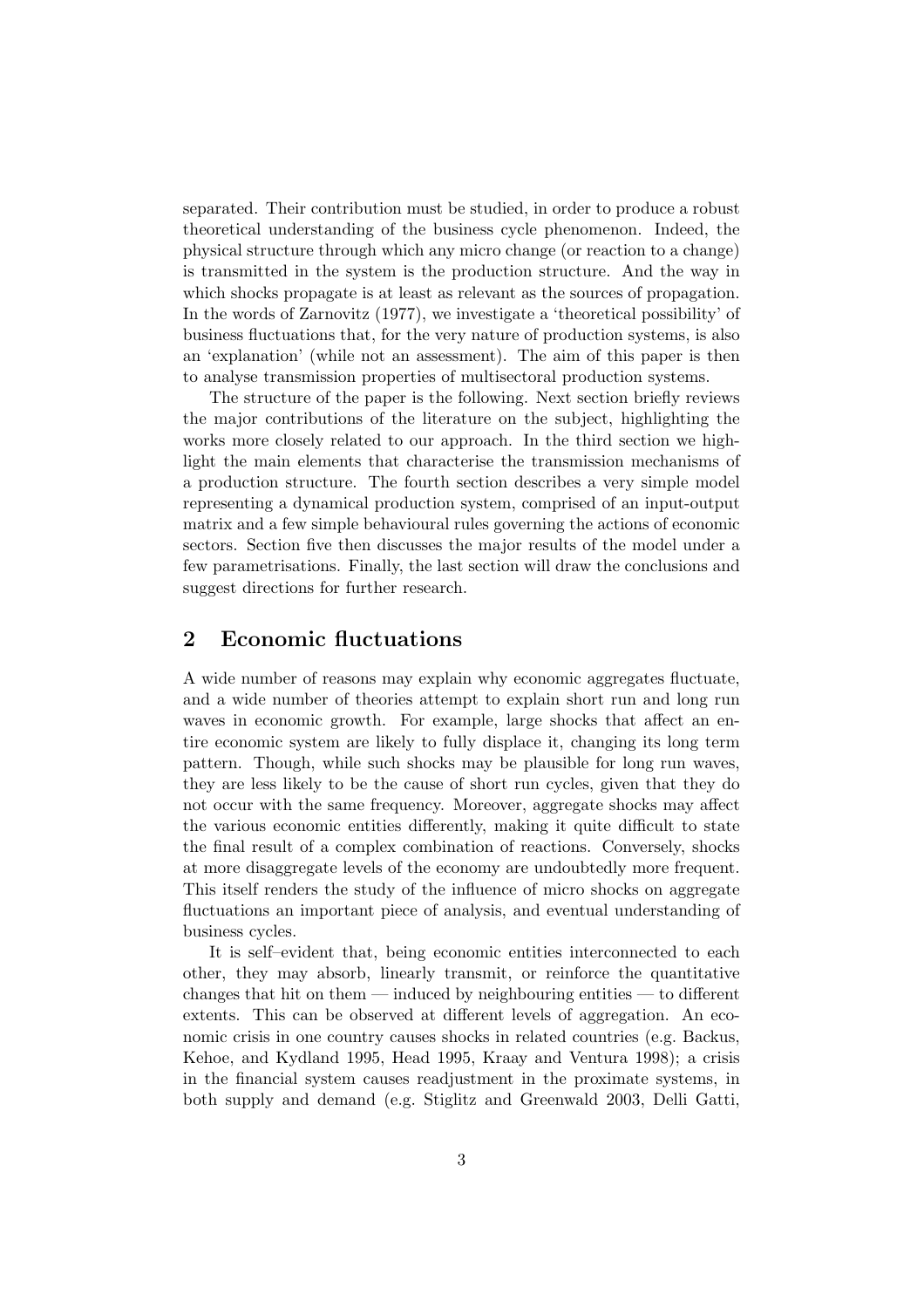Di Guilmi, Gaffeo, Giulioni, Gallegati, and Palestrini [2](#page-4-0)004);<sup>2</sup> the failure of a large company induces readjustments in the same and related sectors; and son on.

Besides, we expect that the more we disaggregate the economic units of analysis, the more shocks' intensity is likely to reduce and symmetric shocks tend to cancel out. The application of the law of large numbers would suggest that an economy with normally distributed entities (at the same level of  $\alpha$  aggregation) — or, even better, with representative entities, would not show aggregate fluctuations in the presence of uncorrelated disaggregated shocks (Lucas 1977). This has led to focus most theoretical explanations (or representations) of short business cycles on aggregate shocks (Horvath 2000). Although they are undoubtedly relevant, and have an impact also on micro changes, aggregate interpretations are quite limited in their explanatory power. While having to assume exogenous origin of shocks, they do not provide an understanding of how macro shocks rebound on the economic entities (consumption change, production shift, productivity shifts, investments, etc.).

Indeed, in order for micro shocks to generate aggregate fluctuations, two conditions are necessary: a propagating structure  $-$  a connection  $-$  between micro economic entities, and a sluggish absorption of changes. In this respect, production structures, made up of sectors connected by input– output relations, represent a good candidate, a part from being the known structure of a basic industrial economy. Two main class of models have been developed to analyse the effect of sectoral shocks on aggregate fluctuations: Real Business Cycles (RBC) and Avalanche (Av) models. Both type of models make attempt to introduce mechanisms that allow for the persistence of micro shocks. In this respect both classes are based either on quite unrealistic behavioural assumption, which determine the conditions of the system, or threshold behaviors, which impose the conditions for shocks persistence. We briefly review them below.

#### 2.1 Mechanisms of shocks propagation in I–O structures

A number of contributions study the phenomenon of generation and propagation of cycles independently from the sectoral structure of the economy. However, the most recent contributions point in the direction of giving this aspect of economic system a strong relevance. Moreover, the two approaches are not incompatible, so that we focus on the literature that explicitly makes use of the I–O structure. In this section we briefly review three strands of this literature, highlighting the elements that inspire our work.

<span id="page-4-0"></span><sup>2</sup>Both cases are easily shown with evidence from the Latin American crisis during the eighties, rooted in the crisis of the Mexican financial system, the financial crisis in Asia during mid nineties, the recent Argentinian financial crisis, etc.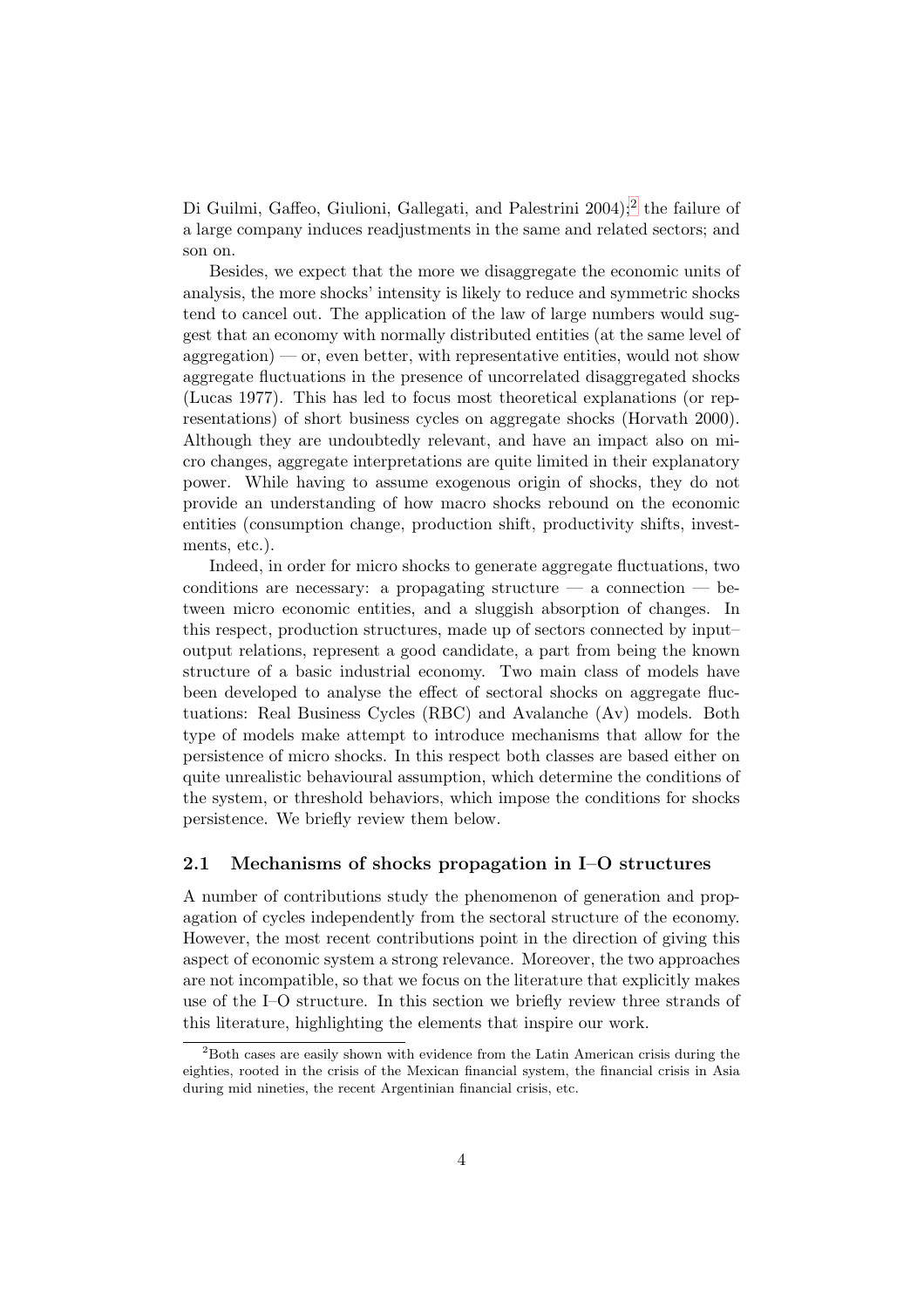#### Plain I–O structure

The pioneering RBC model that analyses the diffusion of sectoral shocks is due to Long and Plosser (1983). They use a general equilibrium multi sector model with fully rational, infinitely lived, perfectly informed, homogeneous, etc individuals. In such a system, by assuming a perfectly maximising behaviour (via allocation of production and consumption of resources) and that individuals prefer to smooth savings across time and goods, it is possible to generate persistence of continuous, albeit uncorrelated, shocks in production capacity across sectors. In the words of Long and Plosser [p. 67], "At constant relative prices, this [the assumed maximising behavior] suggests that business-cycle features like persistence and comovement are characteristics of desired consumption plans".

The necessity to maintain the assumption of perfectly rational agents forces these strand of models to attribute the origin of cycles to external factors only, like exogenous shocks on technology. As such they seem unlikely to provide a consistent explanation (or representation) of aggregate fluctuations. Dupor (1999) shows that under quite general conditions the available multi–sector RBC models produce the same results, in terms of variance convergence, as their respective single sector models. This is shown also under particular conditions of input matrix, or high coefficient of specific inputs. Dupor concludes that  $[p, 405]$ : "researchers who wish to use independent sector shocks as a source of aggregate fluctuations must appeal to sector shocks that are large relative to their single sector counterparts, or else consider a different set of models than those discussed in this paper". In doing so, the author though suggests that another mechanism must be introduced, somehow putting the desired results ahead of the economic issue analysed.

The criticism to this kind of literature suggests that, in order to allow the I–O structure to play a role in the explanation of cycles, we need agents with less then perfect foresight and capacity of adaptation to un–expected conditions. As we will see below, agents that need time to both realize the economic changes of their time, and to introduce the necessary modifications, are sufficient conditions to observe aggregate fluctuations from a single change in one part of the economy. Though being "rational", in the sense that they make the right decisions, they are limited by lags in the information flow, and physical constraints to the changes that they can apply.

#### Input matrix incompleteness

Using a similar approach to RBC models, Horvath (1998) and Horvath (2000) focus the attention on the properties stemming from peculiar production structures, as represented by characteristics of the input-output matrix.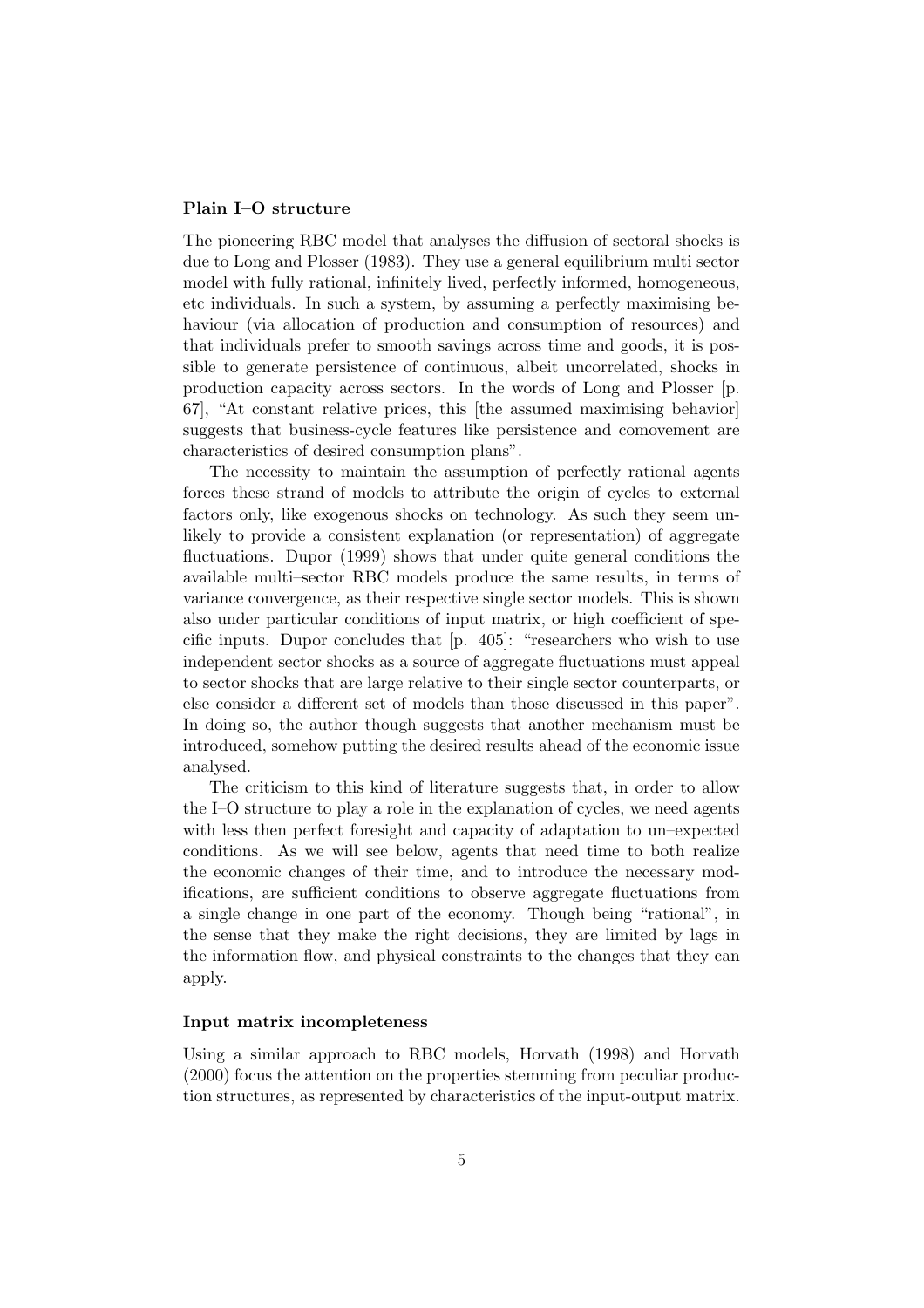The author shows that sectoral shocks will tend to cancel out in case the economic system is sufficiently distributed, that is, when the I–O matrix contains evenly distributed values over all the cells. Conversely, sectoral shocks are not absorbed, and can be reinforced, in case many cells of the matrix are empty. This case indicate that there will be few sectors affecting many other sectors, preventing the possibility of compensating certain shocks.

These conclusions are potentially interesting because point directly to an easy to observe aspect of economic system, for example providing the possibility to test the prediction of the analysis. It is worth to note that this approach draws conclusions that are not neutral to the aggregation level used. In fact, a highly disaggregated matrix is more likely to contain many empty cells than the matrix, for the same system, obtained aggregating sectors.

Dupor (1999) also considers the case of input–output matrices with different input coefficients, finding them irrelevant for the results. But he does not include matrices with empty cells.

The cited contributions, and those inspired to the same approach, suggest that the type of interaction, as expressed by input-output coefficients, can be a relevant factor in determining the existence and dimension of fluctuations. However, this literature is not able, yet, to draw conclusive results.

#### Limited interactions and production constraints

A different kind of mechanisms are assumed and shown to play a role in the Av models: they add an analysis on firms production (technological) possibilities, to the production structure. They are inspired by, and similar to Jovanovic (1987) model, in which the limitation in the number of interactions upon which each player's decision depends, generates shock cascades and aggregate persistence. Bak, Chen, Scheinkman, and Woodford (1993) and Scheinkman and Woodford (1994) show that, when the interaction structure between sectors is constrained to a completely rigid system, coupled with non convexities in the production function, independent shocks to different sectors do not cancel in the aggregate. In other words the authors place a set of restrictions to the set of possible actions of sectors. First, structuring the production networks with a fixed invariable lattice produces a rigidity that do not allow producers to change (or add) inputs (or suppliers), or increase the produced quantity. This is combined with the structure of the avalanche that propagates through the unchanged network. Second, a production function that is maximised only when a discrete number of units of a good is produced, coupled with a fixed (discrete) maximum amount of inventories that can be stored by the representative firm. Such a structure determines production oscillation and shocks avalanches, due to the fact that firms are constrained in their production opportunities.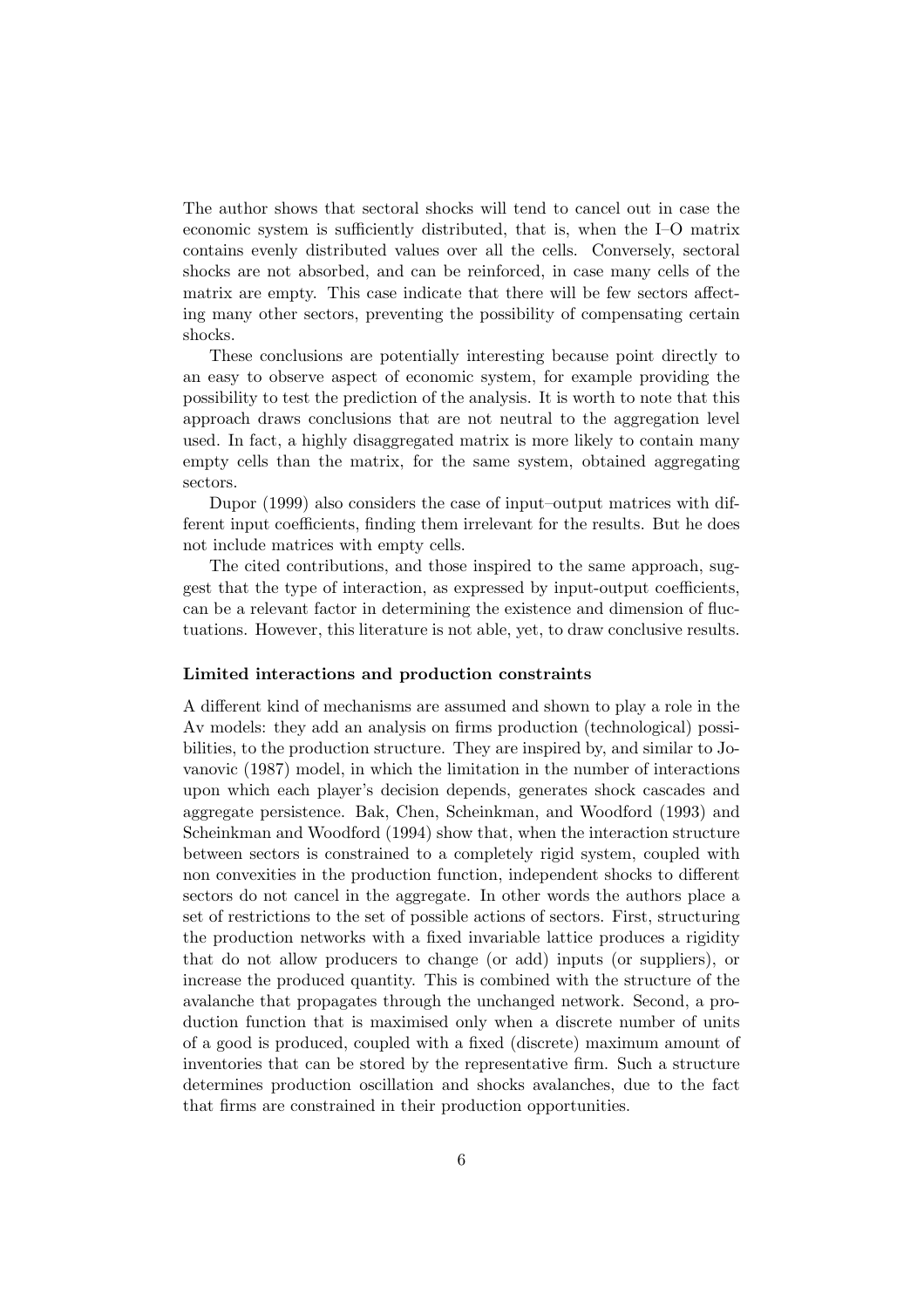Using a very similar production structure, with limited interactions, Weisbuch and Battiston (2005) play on the bankruptcies generated on downstream firms by production failures occurring in upstream firms (reducing the flow of inputs). Stochastically generated failures to produce in a firm causes production constraints in its downstream clients, hence lower invest-ment, and eventually bankruptcies.<sup>[3](#page-7-0)</sup> A lag between the period in which a firm goes bankrupt and a new firm appears, generates a lack of supply, which propagates on the downstream sectors.

Due to the original literature on avalanches, these contributions share two common features that are ill-adapted to economic systems. First, they assume very peculiar interaction structures of one-directional production relations between sectors, which amount to assume one half of the inputoutput matrix empty, and are not applicable to the general case with cyclical production structure, or full I–O matrices. Second, the strongly rely on quite rigid thresholds determining a mechanicist behaviour by agents. Basically, agents have only two options available (i.e. produce or not produce), and the choice is made on the basis of crude decisional mechanism. [4](#page-7-1)

Notwithstanding the limitations, this approach provides a quite sensible mechanism of the origin and transmission of shocks through a system. Our proposal can be interpreted as an extension of this approach by relaxing the strong assumptions on the interaction structure and allowing agents for a more fluid decisional process, as we will see in the next section.

## <span id="page-7-2"></span>3 The basic elements of a production structure

Our overall hypothesis is that the very production structure of an economy may generate persistent fluctuations even in the absence of continuous unrelated shocks, and rigid thresholds that determine non linearities. The aim is to provide a generalised interpretative framework to explain the occurrence of short term fluctuations in the economy, simply as an outcome of the division of labour in a number of sectors related through trade. In its extreme interpretation, any production system which is not fully integrated is bound to produce business cycles. As we will show, a number of factors influence their extent.

Quantitative adjustments in production in any one sector require adjustments in related sectors. When the structure of the economy is truly Input–Output (not a directed linear supply chain as in the Av models), input flows are cyclical, and adjustment to long run production equilibrium is likely to take a long — when not infinite — time. Our work departs from

<span id="page-7-0"></span><sup>3</sup>A similar model by Battiston, Delli Gatti, Gallegati, Greenwald, and Stiglitz (2005) relates bankruptcies to price changes, buyers payment timing, and the credit market (a central bank).

<span id="page-7-1"></span><sup>&</sup>lt;sup>4</sup>Nirei (2005) is an attempt to generalise such models, though maintaining the assumption of threshold behavior.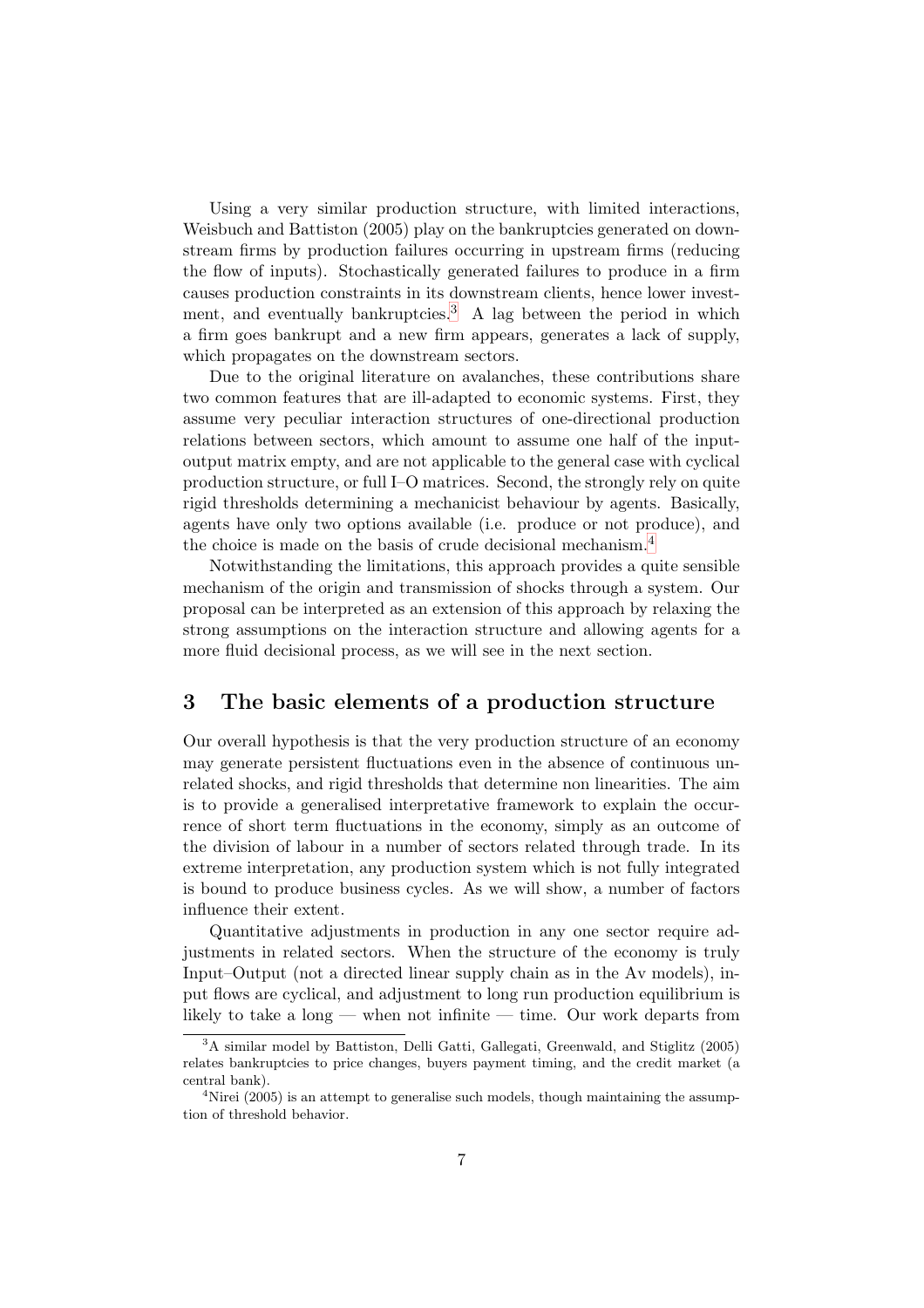both RBC and Av models, with respect to structure, modelling criteria, analysis, and methodological approach. Indeed, our model may be easily reconduced (or restricted) to both. We are much in line with a recent series of papers by Helbing, Witt, Lämmer, and Brenner (2004) that address the same question, although with a number of differences that are discussed later on.<sup>[5](#page-8-0)</sup>

We aim to analyse to what extent the structure of input–output relations causes aggregate fluctuations by itself. The main idea is to show that aggregate fluctuations may derive from simple micro imbalances, without the need for continuous exogenous shocks, not even at the firm or sectoral level. In other words, normal production activities, including lags, technological adjustments, information asymmetries, circularity of the input–output system, and so on, may be enough to explain part of the macro volatility, in a closed system.[6](#page-8-1)

Our assumptions draw on the existing literature, but try to avoid the major difficulties highlighted above. Firstly, we avoid to impose either market clearance assumptions, or crude threshold behaviours. Rather, we adopt an assumption close to a Simonian approach: agents in an economy do their best within the informational and physical constraint they are subject to. We represent decision makers as responding to a single piece of information they obtain: the quantities demanded by their clients. Crucially, their actions are inspired to a conservative approach: an increase in the demand generates a smaller (desired, see below) sudden increment of production. This assumption stems from the fact that decision makers are aware of the instability of their environment, and therefore want to avoid getting permanently caught with over production following a temporary spike of demand. In other words, firms attempt to smooth business cycle, generating a more stable (or less uncertain) environment, as the economic literature would suggest. Notice that this representation, in line with a routinized representation of organizations (Nelson and Winter 1982), does not contradict market equilibrium. Rather, in a stable environment such decisional procedure generates an asymptotic pattern to the equilibrium level, in the absence of feed–backs.

A second assumption concerns the technological possibilities available to the firms. When firms realise the need for a change in production levels, say a desired increase of production, they face a complex and costly organisational transformation of the production capacity, risky investments, an so on. As Bresnahan and Ramey (1994, p. 622) suggest, inducing from a detailed analysis of the automobile industry in the US, "adjusting production

<span id="page-8-0"></span><sup>5</sup>We thank Matteo Richiardi for pointing out these similar attempts. See also Helbing and Lämmer  $(2005)$  and Helbing, Lämmer, Witt, and Brenner  $(2004)$ 

<span id="page-8-1"></span><sup>&</sup>lt;sup>6</sup>An open system entails many other factors, including price factors, of both inputs and outputs — terms of trade, labour cost, external investment, etc. As with exogenous shocks, our analysis does not deny the importance of these factors, but simply separate them from the structural explanation of cycles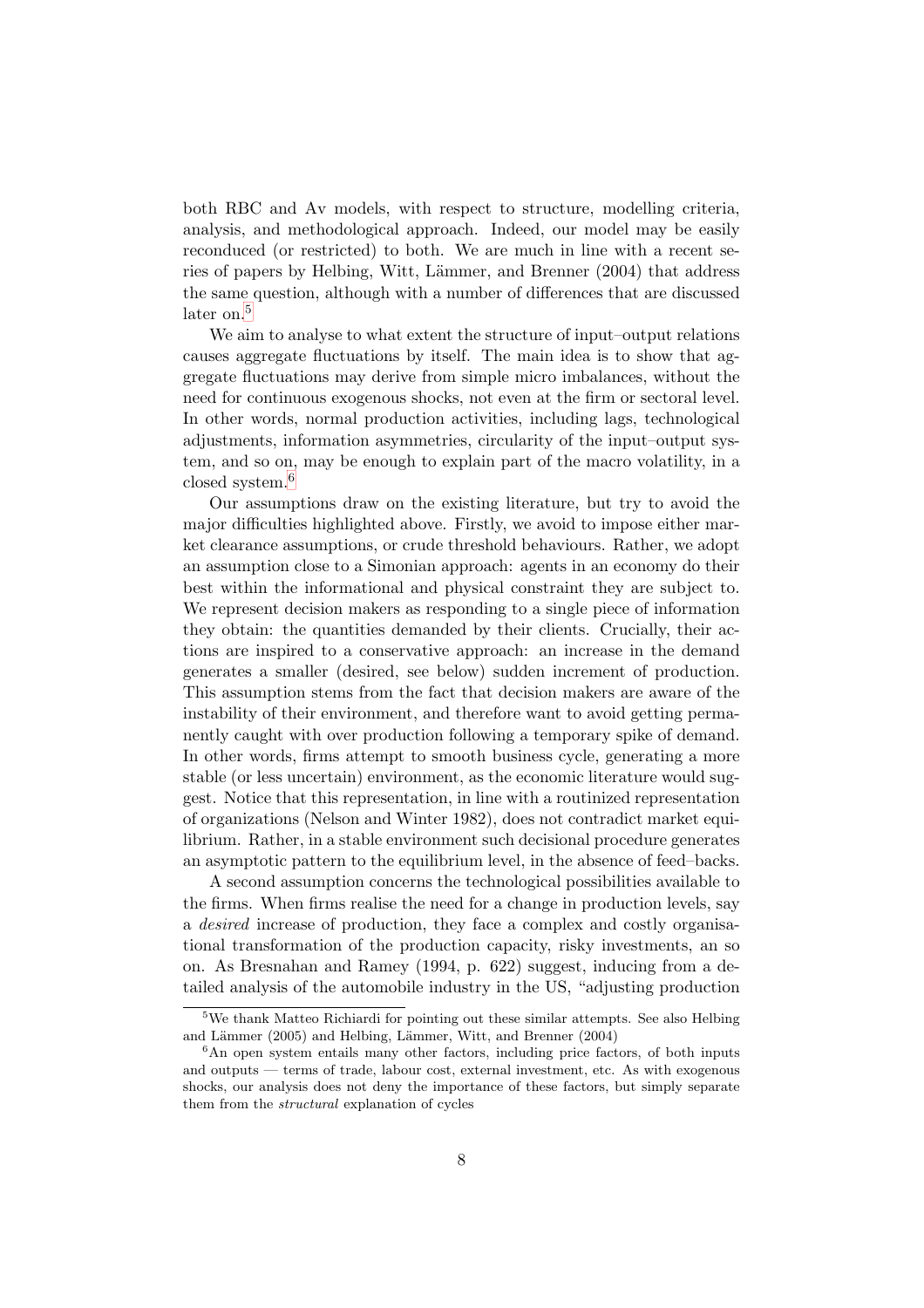is a more complicated process than simply "changing Q" or choosing the mix of capital and labor". And this is not only a matter of non convexities in production technologies. The inconsistency of time reversibility in the technological choice, is accompanied by the need to operate on the 'available technological frontier' (David 1975). If a firm plans a given production activity for a short period of one week, even though the next day there is an unexpected fall in the demand, it is unlikely that it is followed by a similar downturn in production. The case is evident when we think at production planning that involve hiring of workers, an capital investments (both involving sunk costs).[7](#page-9-0) Therefore, any desired change generates a pattern of small modifications, approaching slowly the target level. Moreover, these changes are irreversible in the short term, since only a prolonged change of the environment triggers the modification of previous desired levels.

Resting on those simple conjectures, we thus analyse a model in which we only allow for sluggish adaptation of production due to: conservative (adaptive) behaviour of firms, and the physical constraints faced when varying the production levels. Notice that these assumptions are contrary to the generation of instability of a system. In fact, a firm behaving as described above reduces, if not eliminates, any disturbance affecting its own state, if acting in isolation. Other factors, like new technologies, extremely long term perspective, price changes, etc. are likely to be sources of volatility, therefore contributing to generate aggregate system fluctuations (as for example in Acemoglu and Scott 1997). Our neglect of these and other factors, however unrealistic, serves the purpose of testing whether a volatility reducing micro–behaviour turns into volatility generating aggregate result, two widely observed dynamics. Quite interestingly (and encouraging), Dosi, Fagiolo, and Roventini (2006) have concomitantly proposed a model which incorporates detailed representation of both sluggishness, robustly based on empirical evidence. Heterogeneous firms, which undergo lumpy investment, and slowly adapt their expectation on changes of the future demand, induce comovement of macroeconomic variables, qualitatively similar to the ones observed in the real world. To pursue our line of research, we first need to concentrate on how sectors/firms interact in the system, in the effort to complement those promising results.

Therefore, the second element we consider is meant to represent a generalized economic system. We allow for the *circularity* of input–output systems, a crucial feature in determining feedback mechanisms, and a principal

<span id="page-9-0"></span><sup>7</sup>See also the discussion in Acemoglu and Scott (1997) where the authors argue that "[w]hile the presence of fixed costs can account for the discreteness of economic turning points, it does not naturally lead to persistence because once an individual undertakes an action they are less likely to do so in the near future. [...] [A]lthough the presence of fixed costs leads to increasing returns, these are intratemporal; the full extent of economies of scale arising from fixed costs can be exploited within a period." [p. 502, authors' emphasis]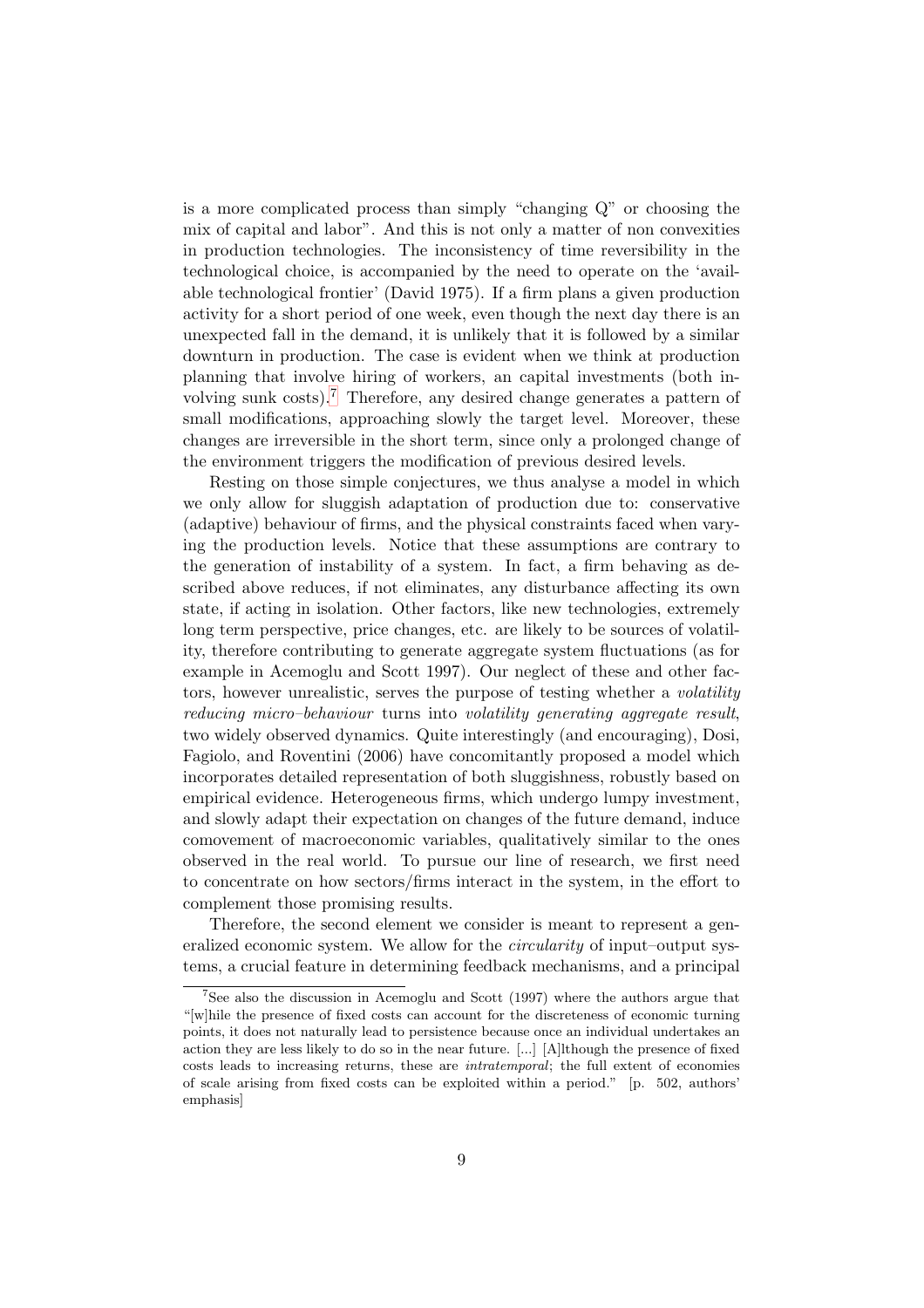component of business cycle. It may be true that most backward linkages concern capital goods (Weisbuch and Battiston 2005), but a rapid glance to an input–output matrix would show that technical coefficients are non null in both directions, and "most commodities are inputs to the production process of other commodities" (Horvath 2000, p. 70). The higher the sectoral aggregation — observed or assumed — the more the relevance of intermediate supply holds true (as mentioned above with respect to matrix incompleteness). We claim that the existence of backward and forward linkages are a crucial element to determine the persistence of shocks in the economy. A perfectly linear (one directional) system, needs much less adaptation of firms and sectors, in order to stabilise the economy. Nonetheless, circularity does not imply that inputs are perfectly substitutable among them, in order to determine the maximising allocation, even at high level of disaggregation.

By using a fixed coefficients production function, we both maintain the mid term rigidity of production processes, and we do not impose limited interactions. We claim that the circular property of the production structure is by itself sufficient to produce shock persistence, even when the input matrix is full (although with heterogeneous input coefficients) — all sectors shop in the remaining  $n-1$  sectors.

In conclusion, we represent a model for an economic system made only of:  $i$ ) production level decisions and  $ii$ ) input-output relations. Clearly, such a model lacks many features present in real economic systems, likely, we are convinced, to affect the propensity to generate cycles. As such, we cannot aim at reproducing realistic data, so our results cannot be tested comparing time series generated by the model with real ones. Instead, given the paucity of the elements comprising the model, we can investigate in detail to which extent the (few) features present in our model affect the cyclical behaviour of the system. As we will see, we will be able to show quite a number of result in which aggregate fluctuations are generated, whereas the individual, micro structure of the model aims at monotonous adaptation. Before discussing the results, next section describes in detail the implementation of the simple model.

## 4 The model

We model an economic system in which a number of sectors  $i = (1, \ldots, N)$ are potentially connected via (intermediate) market relations. A  $N \times N$ Input–Output matrix determines the  $m_{i,j}$  units of each input  $j = (1, \ldots, N)$ — bought from the  $N-1$  residual sectors — necessary to produce one unit of output  $i$ .<sup>[8](#page-10-0)</sup> For simplicity, given the focus of this paper on the I–O structure as a generator of aggregate fluctuation, we abstract from market

<span id="page-10-0"></span><sup>8</sup> I–O coefficients are therefore physical coefficients.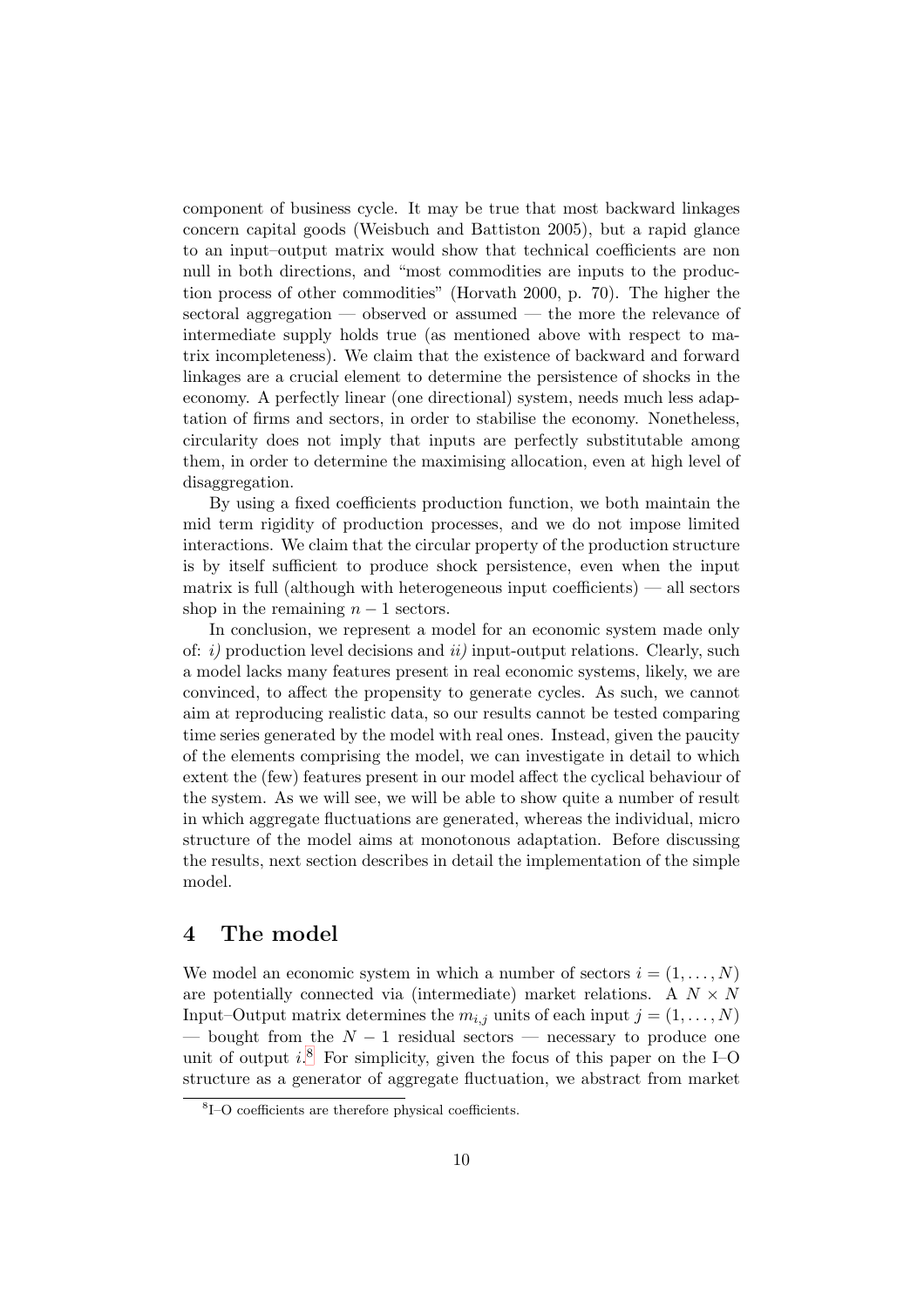interactions within sectors: each sector is a production unit. In fact, for our purposes it is not relevant which firm produces the sectoral outcome, but only the total amount produced by each sector.<sup>[9](#page-11-0)</sup> Moreover, besides making the analysis more neat, this assumption allows also to enjoy a large freedom in determining the aggregation level, since we don't need to assess the effects of between sectors competitiveness, which, for example, is likely to increase for increasing levels of disaggregation. Our economic system is therefore composed of N production units, each of which may buy and provide inputs from and to any other sector, depending on the I–O structure of the economy.

The demand for each sector  $i$  is determined by a constant consumers demand  $D_i(E)$ , and the input needs of other sectors.

$$
D_i = D_i(E) + \sum_{j \neq i \in C_i} m_{ji} Q_j \tag{1}
$$

where  $C_i$  is the set of j intermediate clients of  $i \ (\sum j \in C \langle N \rangle, m_{ji}$  is the technical coefficient of firm  $j$  for input  $i$ , i.e. the amount of  $i$  required to produce one unit of j.  $Q_i$  is the actual output produced by sector j.

Concerning the simultaneous production level of each sector in time  $t$ , we make two 'realistic' assumptions. First, from the technical viewpoint, a firm, like a tanker, cannot abruptly change its course. Therefore, changes to the production level can be introduced only gradually, through capital (dis)investment and job h(f)iring (see discussion in Section [3\)](#page-7-2). Second, we assume that firms do not decide the production level directly on the basis of the observed demand level, but, conscious of the uncertainty of demand, plan their production in order to maintain invariant a desired level of stocks, and avoid stockout.[10](#page-11-1)

Quantity produced by sector  $i$  in period  $t$  is computed as follows:

$$
Q_{i,t} = \alpha_i Q_{t-1} + (1 - \alpha_i) \left( S_{i,t-1}^* - S_{i,t-1} \right) \tag{2}
$$

where  $\alpha_i$  measures the physical constraint in adapting the production capacity to changes in the required output,  $S_{i,t-1}^*$  are firm's i desired stocks, and  $S_{i,t-1}$  its actual stocks. Notice that both variables related to stocks appear with a lag. This is due to two reasons. First, it is a modelling necessity in order to allow the simultaneous determination of production levels for all sectors. Secondly, as frequently happens, modelling necessities reveal sensible, if not generally considered, aspects of the modelled system. In fact, production decisions concern management in the production plant, while

<span id="page-11-0"></span><sup>&</sup>lt;sup>9</sup>Adding heterogeneous firms within sectors would definitely enrich the causal explanation put forward, and parametrised in this paper (see below). For example to analyse the effect of firms constraints. It is left over for future research, as in the present work we opt for the analysis of the main structural parameters that affect aggregate fluctuations.

<span id="page-11-1"></span> $10$ See also discussion in Schuh (1996).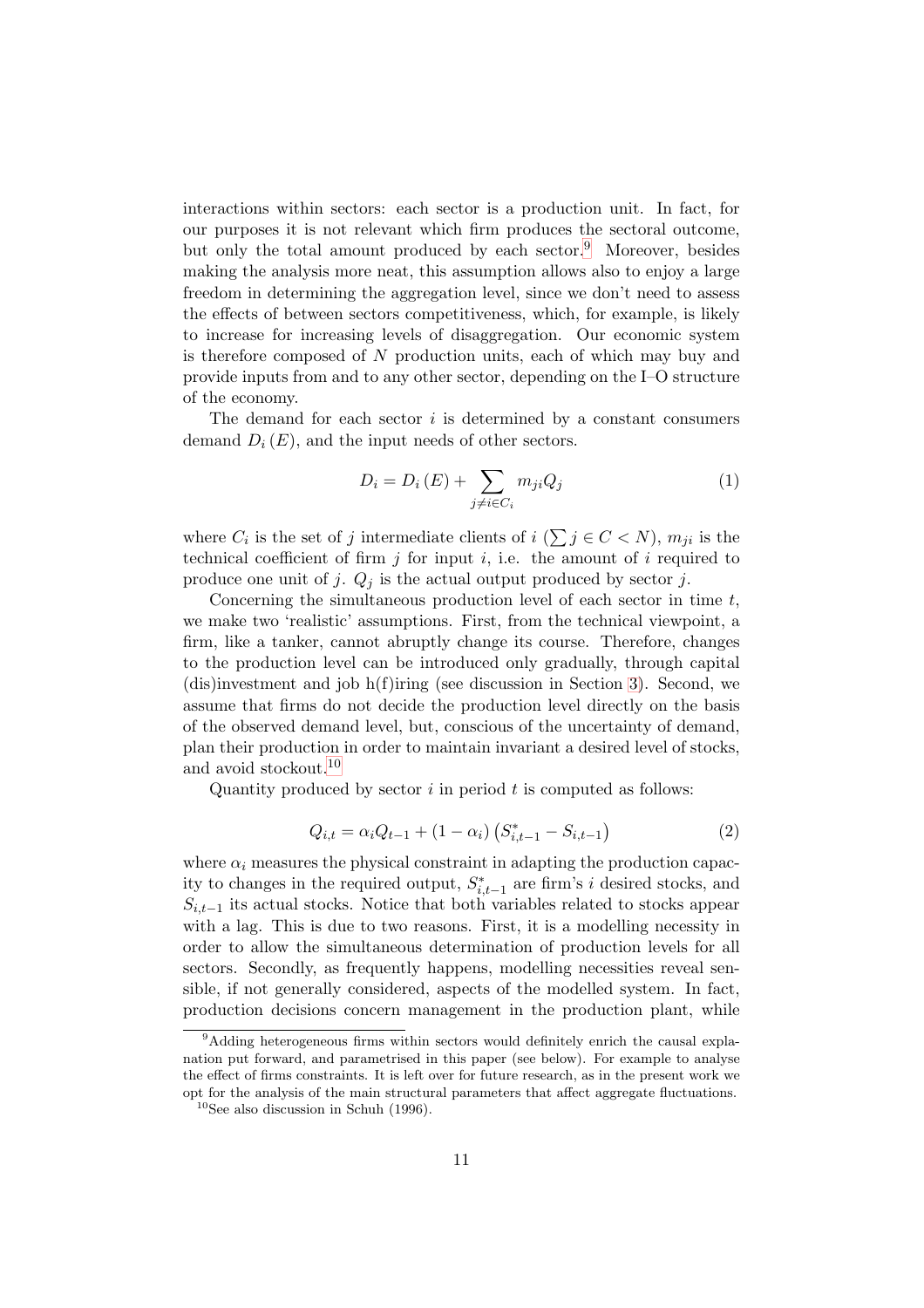demand, through sales, is observed by the commercial staff. It is therefore logical that the information from demand reaches plant managers with some lag.

The actual stock level is trivially computed subtracting from the previous heap of stock the amount sold, and adding the new production.

$$
S_{i,t} = S_{i,t-1} + Q_{i,t} - D_{i,t}.
$$
\n(3)

Concerning the desired level of stocks, instead, we introduce the conservative behaviour mentioned above. Firms ideally would keep an amount of stocks proportional to the demand they receive, say a multiple  $\sigma$  of that amount. However, when demand varies, they adjust the desired level smoothly, preventing sudden changes to the variable representing the goal of the firm.

$$
S_{i,t}^* = S_{i,t-1}^* + \alpha_i^s \left(\sigma D_{i,t} - S_{i,t-1}^*\right) \tag{4}
$$

where  $\alpha_i^s$  measures the adaptation to demand changes.

In summary, the dynamics of the model consists of only the equations above. Firstly, at the beginning of a time step, firms determine the quantity to produce, as a function of past imbalances in stock levels and the past production level. These levels define the demand for all sectors, determined by the technical coefficients applied to all produced quantities. Finally, actual and desired stocks can be updated. Figure [1](#page-13-0) represents visually this dynamics, highlighting the decisional components of the model in respect of the "mechanics" of trade.

# 5 Results: production structure and economic fluctuations

In this section we describe some of the most relevant results concerning the effects of the production structure to determine aggregate fluctuations. Given the unusual analytical instrument chosen (at least concerning this topic), we start with a brief methodological introduction, meant to clarify the nature of the results we claim to obtain. Next, we describe a general setting for the model, which is the (extremely) limited area of the potential parameters' space of the model that we will explore. In the rest of the section we discuss the results from the model.

#### 5.1 Methodological considerations

Real economic systems are constantly subject to a continuous flow of shocks external to the production system, besides changes within the system itself. In order to appreciate the systemic properties we need to abstract from all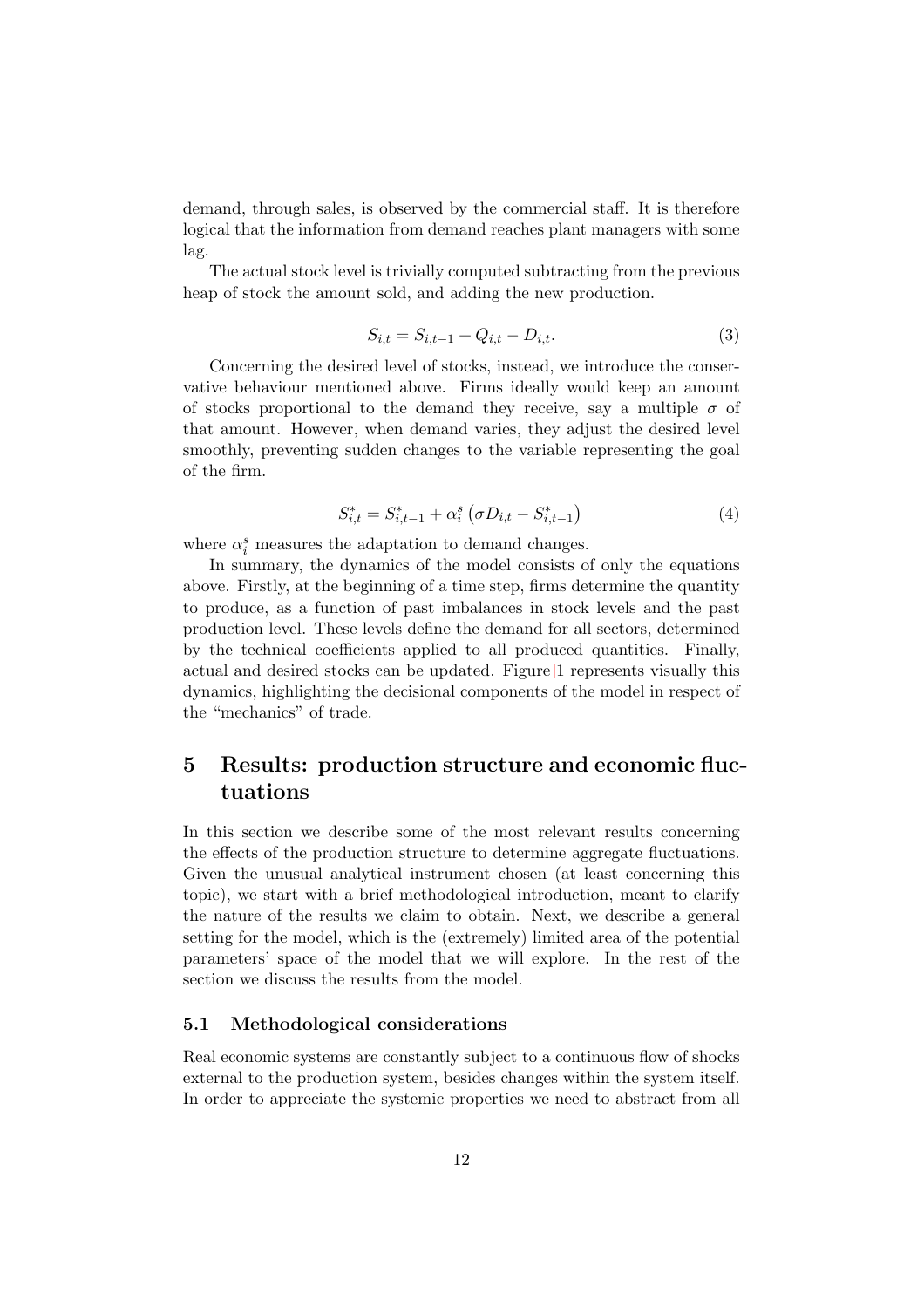

<span id="page-13-0"></span>Figure 1: One period dynamics

the non–relevant disturbances, and concentrate on how the system endogenously contributes to the observed dynamics. Therefore, we will generate highly abstract patterns, whose analysis will provide insights on the system properties that would be otherwise lost in the noise generated by all the elements of a real system.

We are not trying to fit the model to a specific empirical data set, nor we are interested in studying the complete behaviour of the model for areas of the parameter's space that make no economic sense (e.g. negative or infinite production levels). Therefore, the values of initial settings and results matter only in relative and not in absolute terms.

We are going to describe a simulation model, with which we will produce several simulation runs and, we claim, obtain results relevant for the debate discussed above. Rigorously speaking, we may claim only certainty for the validation of the results, that is, that the model does actually generate the results presented, and for the reasons we explain. We limit this part to the presentation of graphs and verbal explanations that, we believe, are rather uncontroversial.<sup>[11](#page-13-1)</sup> Concerning the relevance of our studies for real systems

<span id="page-13-1"></span> $11$ Interested readers can request the model code and and simulation data for replication and extensions of the results. We can guarantee that such possibility does not require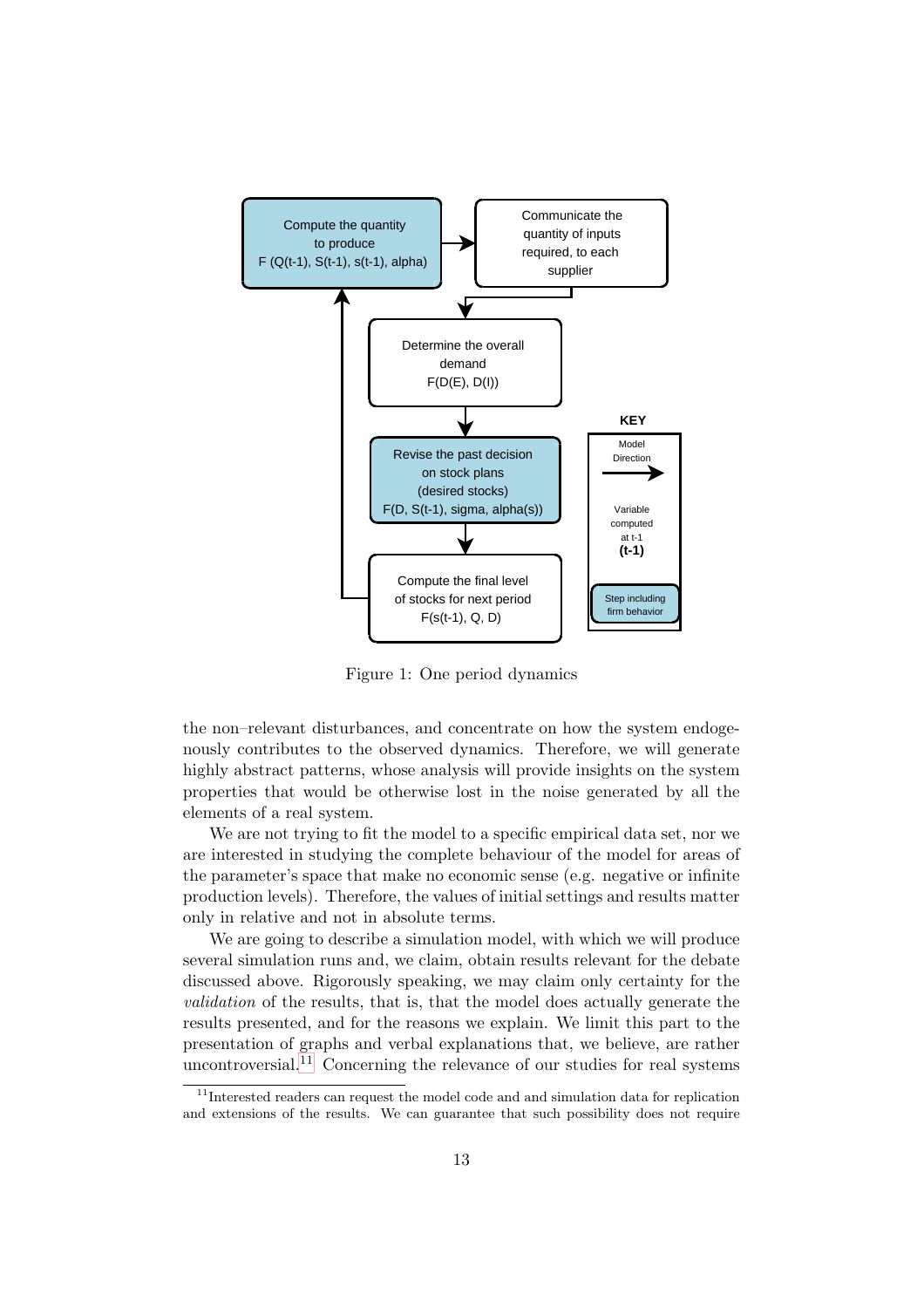(verification) we simply avoid to pretend that our model is a quantitative approximation of real economies (which? in which period?). Our opinion is that the study of the model allows us to make general considerations, non-obvious and relevant for applied debates, supported by strong logical arguments, which can be integrated, but not reverted, by arguments concerning more and more elements of the economic world.

#### 5.2 Model setup

We go through the model properties analysing an economic system made up of ten sectors  $(N = 10)^{12}$  $(N = 10)^{12}$  $(N = 10)^{12}$  Each sector shops inputs from the remaining  $N-1$ , and sells to them part of its own production as intermediate goods. This means that the input matrix is complete, except for the diagonal  $(m_{ij} > 0 \ \forall j \neq i; m_{ii} = 0)$ . The sum of all  $N - 1$  coefficients for a single sector is given by  $M_i$ , and its benchmark value is kept at a plausible medium level (unless differently specified) to avoid distortions from highly demanding sectors. Each input coefficient is randomly drawn from a uniform distribution.

Sectors start at an equilibrium level: their supply matches intermediate and final demand, and in each period the same quantity of output must be produced to compensate for the used stocks, and keep the desired stocks unchanged. In thier turn, stocks must be ten times the value of total sectoral demand  $(\sigma)$ . Eventually, technological adjustment of production is rather slow, and producers are quiet refractory to follow sudden changes in the demand: in general a smoothing behaviour strongly prevails ( $\alpha$  and  $\alpha^s$ ).

Under those general preconditions, in the following sections we analyse the dynamics of the economic system in relation to model parameters. We mainly focus on the cyclical behaviour of systems, and their speed of convergence to the asymptotic equilibrium.[13](#page-14-1)

The very abstract assumption, and the homogeneous initialisation, do not allow for the multiple equilibria that are likely to rise in complex systems with feedbacks. Once more, such simplification allows to have a better understanding of the crucial impacts of the production structure on business fluctuations. Departing from the related literature discussed above.<sup>[14](#page-14-2)</sup> we consider the effects of a single shock, rather then a continuous flow, which in our model is superfluous in order to obtain fluctuation persistence,  $^{15}$  $^{15}$  $^{15}$ . To

extensive programming or statistical skills, besides the usual education of economists.

<span id="page-14-0"></span> $12$ You can think of a high level of aggregation in the statistical observation. The complete initialisation and parameters values are available in table [1](#page-31-0) in the Appendix.

<span id="page-14-1"></span><sup>&</sup>lt;sup>13</sup>Notice that sectors only approach a final equilibrium level of production, which can be pre–determined under static conditions.

 $14$ Included the more proximate work of Helbing, Witt, Lämmer, and Brenner (2004).

<span id="page-14-3"></span><span id="page-14-2"></span><sup>15</sup>An exception are the last results presented in Section [5.8](#page-22-0) which we see more as an opportunity for further research than a closing of the paper.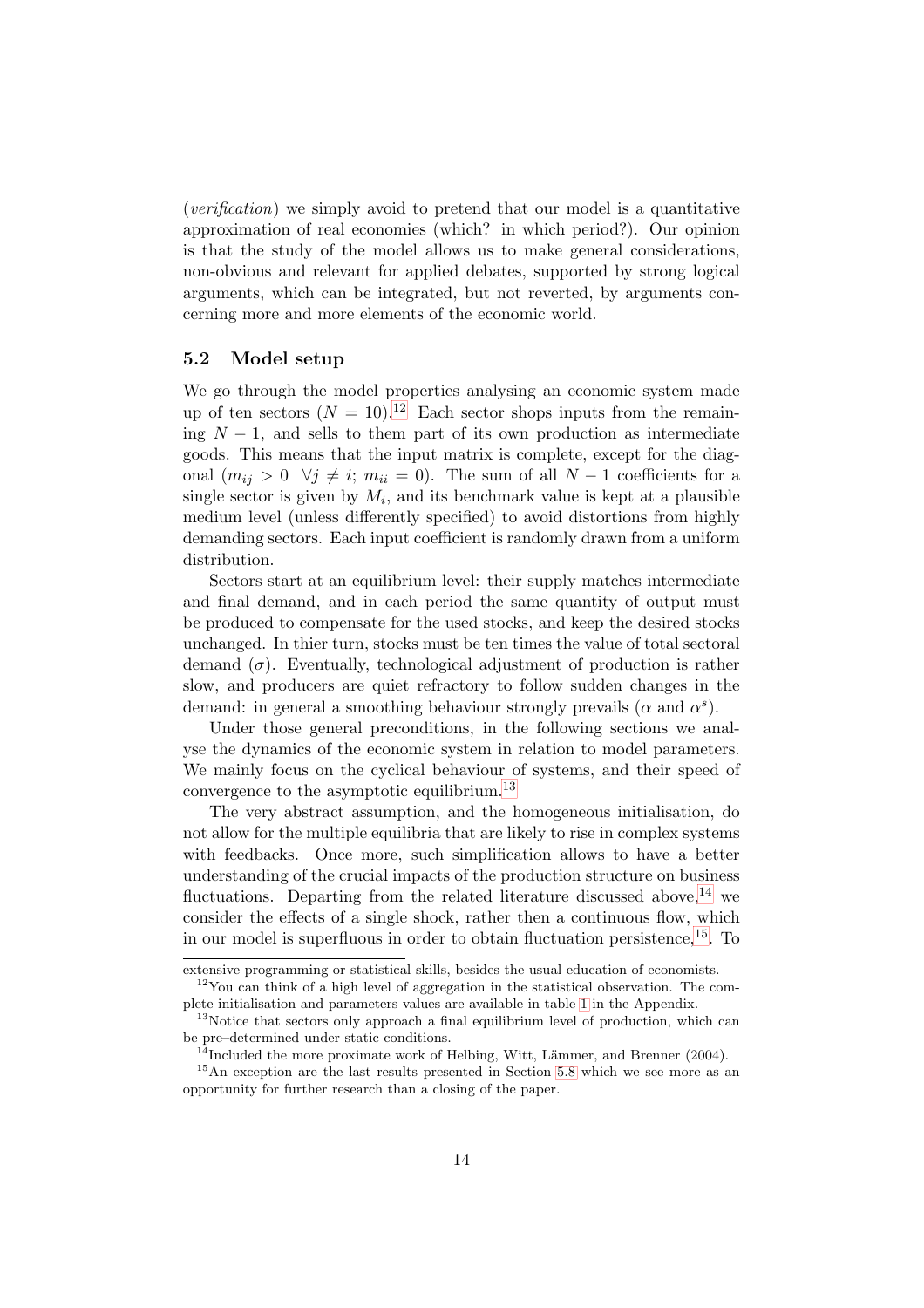start with, next section [\(5.3\)](#page-15-0) shows the aggregate cyclical behaviour of a standard setting.

#### <span id="page-15-0"></span>5.3 Single shock analysis

We generate a simulated history following the dynamics of the model's variables when the system is set to an equilibrium level, and a single shock modifies one of the exogenous elements, namely the external demand for sectors. Modifications across sectors are random and not correlated, and may increase or reduce external demand by at most 10%.



<span id="page-15-1"></span>Figure 2: Total industrial production fluctuations following a shock from external demand.

Figure [2](#page-15-1) shows the dynamics generated by the total industrial production of the system — that is also a proxy for the system's GDP fluctuations. The new external demand changes the equilibrium level, but the system cannot reach the new equilibrium with a monotonous pattern, and converges to the new level with a fluctuating pattern. Each change in the external demand induces also modifications of the intermediate demand, and sectoral adjustments in the quantity produced typically overshoot the aggregate pattern. As it can be appreciated from the figure, it takes time before the system is able to converge to the new static equilibrium conditions.

We study two features of this pattern: absolute level of the new equilibrium, and volatility induced by the shock.

#### 5.4 Technical coefficients and industrial output

#### Production level

The equilibrium levels of industrial output depend on two factors only. Obviously, the levels of external demand determine how much of the total pro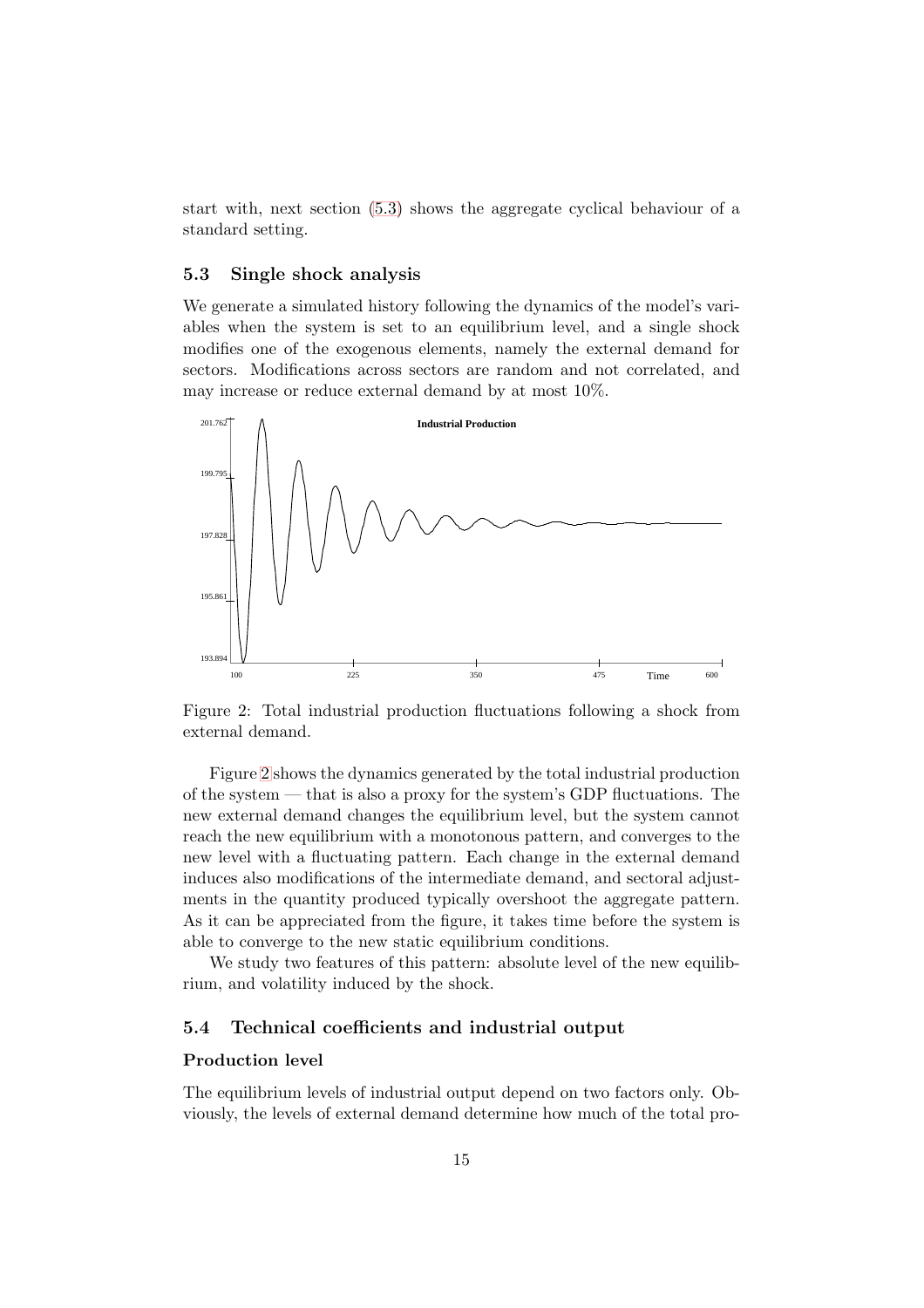duction needs to be supplied to consumers, exogenous from the production system. Second the technical coefficients also influence strongly the level of activity of the system, defining the intermediate demand to each sector.



<span id="page-16-0"></span>Figure 3: The relevance of input coefficients on output level

Figure [3](#page-16-0) shows the equilibrium level of industrial output reached by systems with identical external demand where we fixed the sum of input coefficients for each sector of the economy  $(M_i)$  to different values.<sup>[16](#page-16-1)</sup> The higher the sum, the higher is the total production sustained by the system.

This result depends on the very production structure represented by the input–output matrix. In fact, the higher is the level of production required by intermediate sectors, the higher is the total production, given a constant level of external demand.

Notice that the level of production does not depend on the distribution of the technical coefficients. As long as the sum of the coefficients is identical, the same production level is obtained irrespective of their distribution (other things being equal).

#### Output shock absorption

Input coefficients have a relevant role also on the output stability of the system. Starting from an output equilibrium level, we hit the system with a single shock on the external demand for all sectors, uncorrelated among  $\gamma$  sectors,<sup>[17](#page-16-2)</sup> modifing (positively or negatively) the demand for all sectors by

<sup>&</sup>lt;sup>16</sup>Within this limit, the actual value of the coefficients are randomly drawn.

<span id="page-16-2"></span><span id="page-16-1"></span><sup>&</sup>lt;sup>17</sup>In each sector the external demand changes by  $\pm X\%$ , where X is a uniformly distributed percentage between 1 and 10.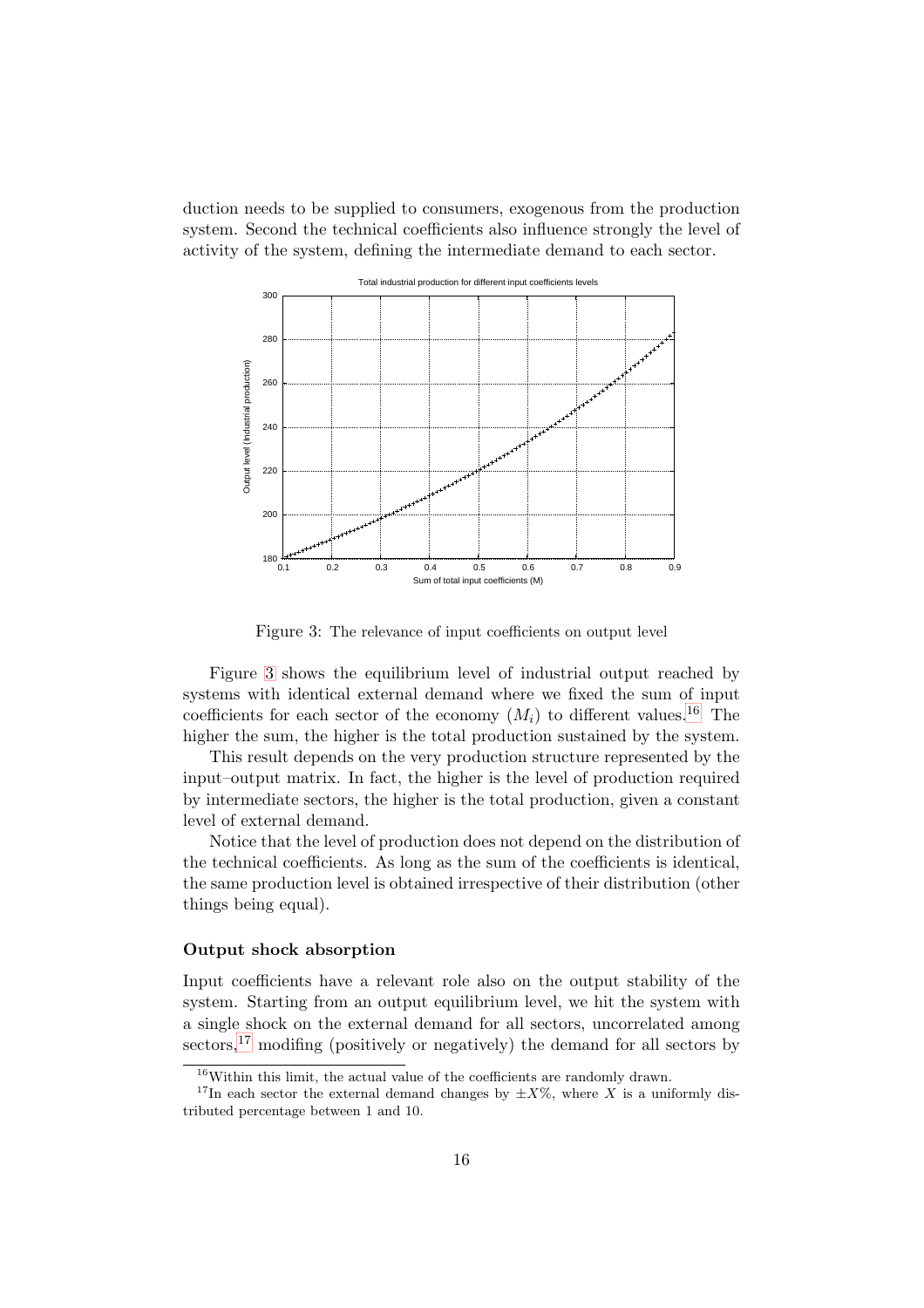at most10%. As show in Figure [2,](#page-15-1) the economic systems produces a lenghtly smoothing oscillatory behaviour. We compute the relative deviation of the aggregate production (industrial output), as the ratio between its standard deviation and its mean:  $\delta = \sigma_Y/\mu_Y$ , where  $Y = \sum Q_i$ . Figure [4](#page-17-0) shows the behaviour of  $\delta$  as a function of the sum of input coefficients for each sector, 80 periods after the shock. As time goes by, the level of  $\delta$  reduces for all  $M_i$ , but the relation with the sum of input coefficient is unchanged.



Figure 4: The relevance of input coefficients on output stability

<span id="page-17-0"></span>In sum, input coefficients determine the extent of overshooting behaviour. The higher the coefficients, the higher is the backlash, even when shocks could cancel out through sectors.

#### 5.5 Shock persistence and adjustment coefficients

We now consider the effect of micro smoothing behaviours on the volatility of the production system. In particular, we are interested in testing the effects of two parameters of the model on the volatility of the production system. First, we consider the effects of the  $\alpha$ 's, representing the "stickiness" of the production technology to desired changes of Q aimed at filling the gap between actual and desired stocks. The higher is  $\alpha$ , the slower is the reaction to stock unbalances. Concerning its effect, referring to the technical possibilities available, i.e. production capital and organization, we may put forward two opposite hypothesis relevant to system's volatility:

**Hypothesis 1:** Slower production adjustment (high  $\alpha$ ) reduces volatility, because unbalances in demand of one sector, being compensated slowly, slow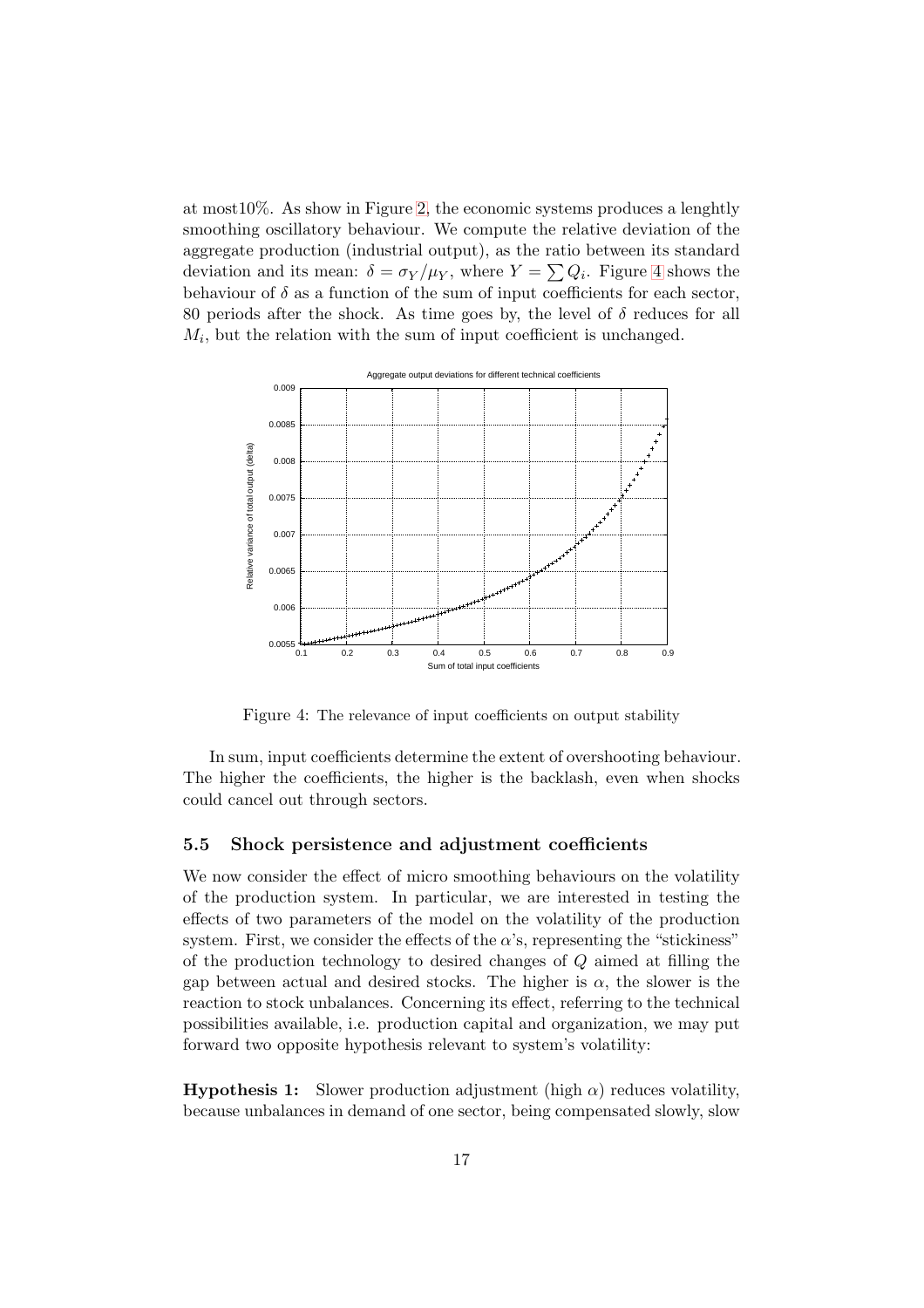down the diffusion of shocks to other sectors.

**Hypothesis 2:** Slower production adjustment (high  $\alpha$ ) increase volatility, because the longer lasts the mismatch between actual and equilibrium production level the deeper will become the mismatch between actual and desired stocks



<span id="page-18-0"></span>

Secondly, we consider the parameters  $\alpha^S$  representing the speed of adjustment of desired stock to observed demand. The higher this parameter, the faster sectors revise the desired levels of stocks to current levels of observed demand. This parameter concerns sectors' behavioral decision process. Higher  $\alpha^S$  represent a stronger belief that the most recently observed demand level is a reliable indicator of future demand levels, while lower levels of the parameter represent a more conservative approach, where managers require a long observation of demand levels different from the past ones before adjusting their expectations. Also concerning the effect of this parameter on the volatility induced by an exogenous shock we may make two hypothesis:

Hypothesis 1: Faster adaptation of desired stocks to new levels of demand (higher  $\alpha^S$ ) reduce volatility because changes in demand are rapidly translated in adjusted levels of production.

Hypothesis 2: Faster adaptation of desired stocks to new levels of demand (higher  $\alpha^S$ ) increase volatility because temporary unbalances of demand in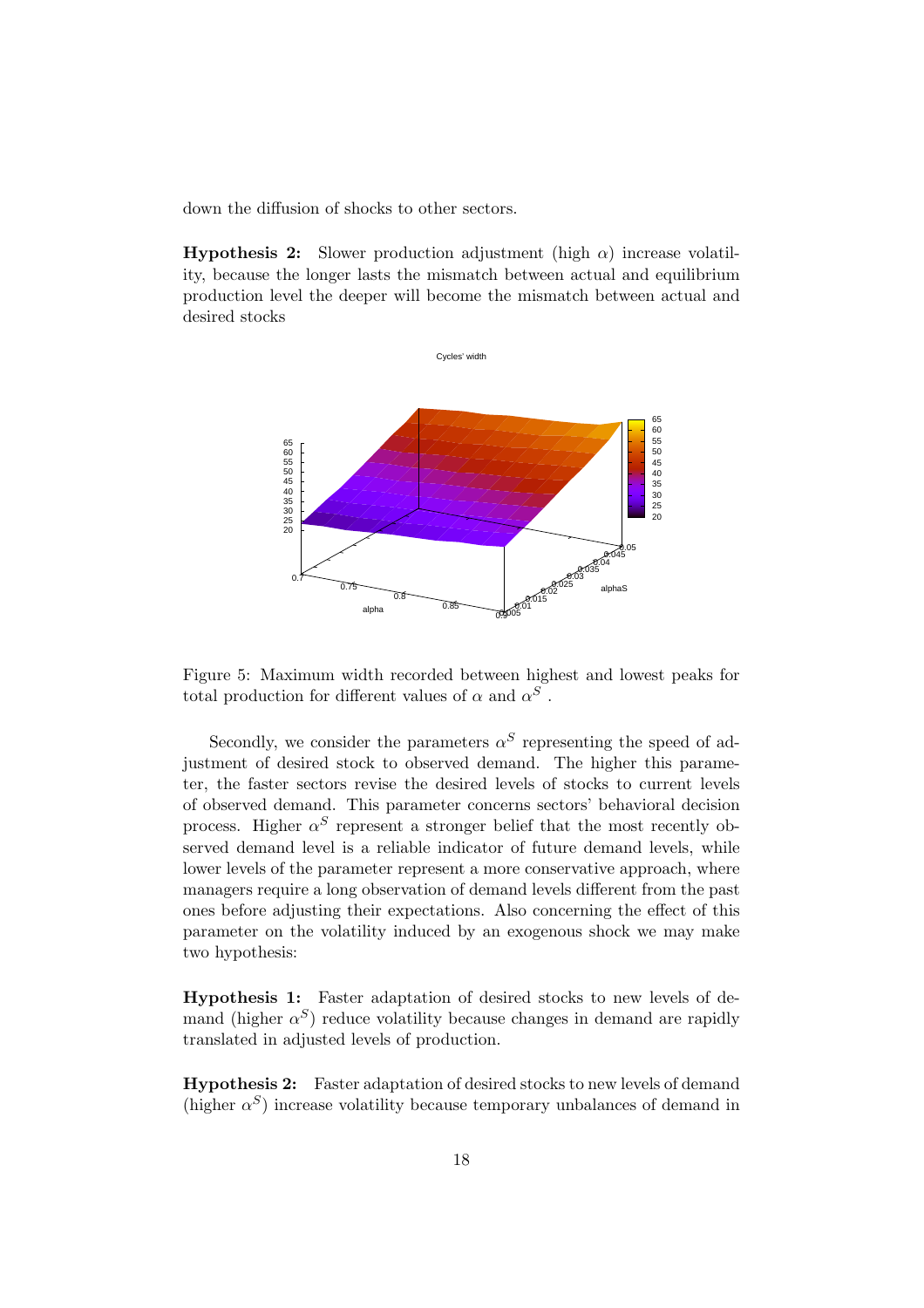one sector are transmitted faster to other sector reinforcing the feedback mechanism of fluctuations.

To test which of these hypotheses are confirmed by the model we run simulation runs with identical systems (e.g. same technical coefficients, same levels of demand, same shocks), but for the values of the  $\alpha$ 's and  $\alpha^{S}$ 's, testing all combinations of these parameters over a range of values (each run used the same parameters for all the sectors of the system). For each simulation (i.e. each couple of values of the parameters) we computed two indicators of volatility. One measures the maximum distance of total production between the highest and the lowest peak, that is the maximum width of the oscillations registered in the production time series. The second indicator measures the relative deviation  $\delta = \sigma_Y/\mu_Y$ . Figures [5](#page-18-0) and [6](#page-19-0) report these results.



<span id="page-19-0"></span>Figure 6: Relative deviation of total production for different values of  $\alpha$  and  $\alpha^S$  .

The results confirms unequivocally both hypotheses 2 and reject hypotheses 1. In a sense, these hypotheses confirm the nature of the economic system represented in the model as a complex system, where the interactions among sectors play a far more important role than the individual sector behaviour. In fact, in both cases we may interpret the results that the stronger the efforts to mitigate the effects of shocks (i.e. slow production's and quick expectations' adjustment), the opposite result is actually obtained: the fluctuations become even more accentuated. It is also worth to note that the stronger impact is generated by the behavioural parameters rather than the technical one, as indicated by the stronger effects of the  $\alpha^{S}$  in respect of the  $\alpha$ . This result seems to suggest that, *ceteris paribus*, information matters more than technical constraints. Though the model is, by any means, in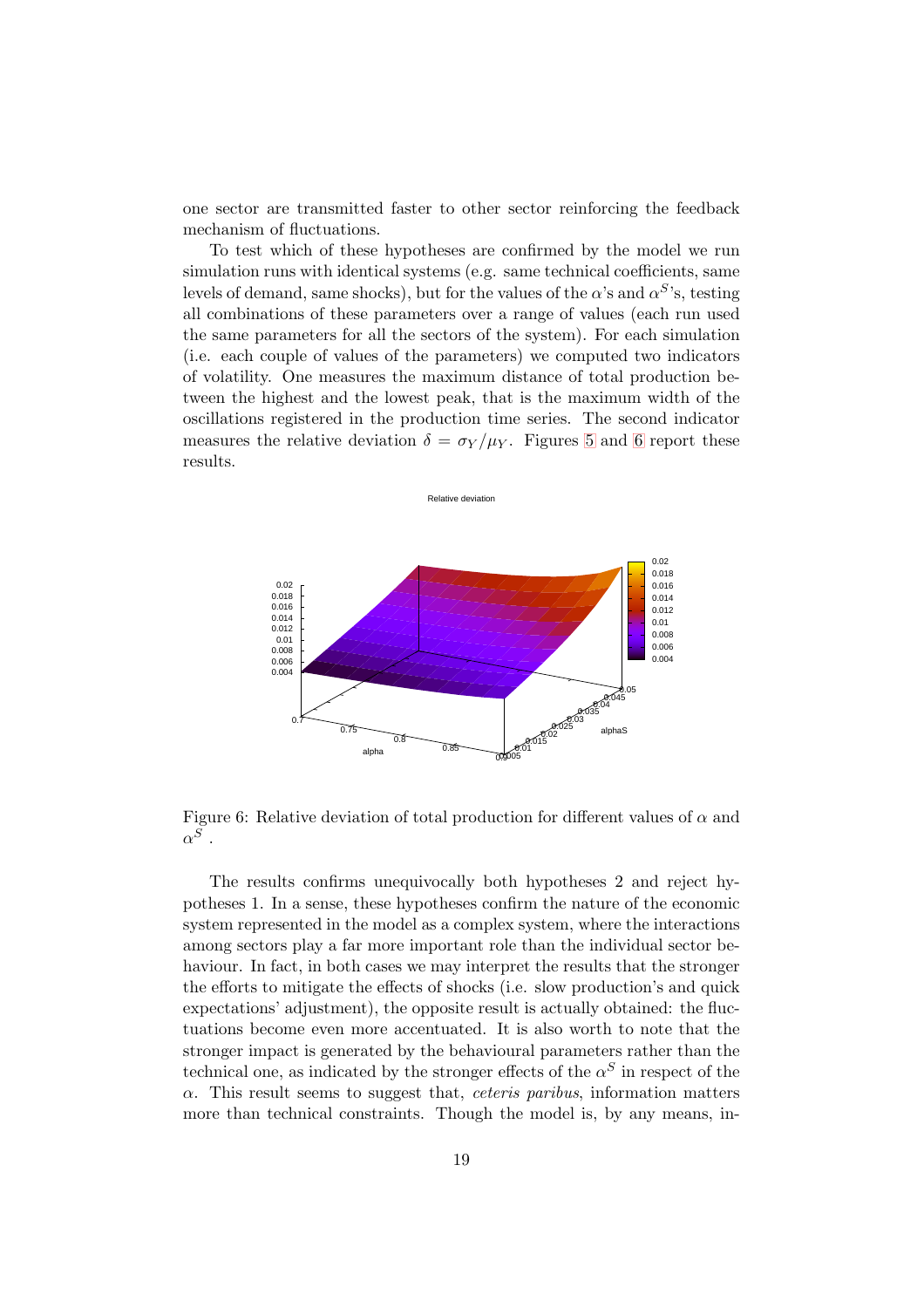adequate to discuss normative aspects because of the naive ways strategic decision making is represented, it can anyway suggest the effects of errors in management decisions (i.e. wrong desired levels of stocks) as opposed to the technical constraints preventing sudden adjustment of production levels. Stretching a bit the interpretation of these results, we may suggests that efforts to reduce volatility should better be oriented to improve the transmission of information, in order to coordinate future production plans (i.e. identifying quickly the desired levels of stocks, and therefore the new equilibrium production level), rather than improving the flexibility of production methods (reducing  $\alpha$ ).

#### 5.6 Volatility and stock levels

In our model stock levels are maintained to buffer a sector's sale against unexpected changes in demand. Therefore, a system made of risk adverse managers (keeping higher levels of stocks) may be thought to lead to a smoother absorption of shocks, in respect of a system composed of firms keeping a short supply to cushion unexpected events. To test this hypothesis we tested the behaviour of the model for different values of  $\sigma$ , the levels of stock represented as a multiple of demand. For each level of  $\sigma$  we run a simulation using all other initialization identical, as usual representing an economic system "almost" at equilibrium, but for a single small shock in demand, uncorrelated across sectors.[18](#page-20-0)



<span id="page-20-1"></span>Figure 7: Fluctuations persistence on systems with different stock strategies  $(\sigma)$ 

<span id="page-20-0"></span><sup>&</sup>lt;sup>18</sup>Demand changes by  $\pm$ 1-10%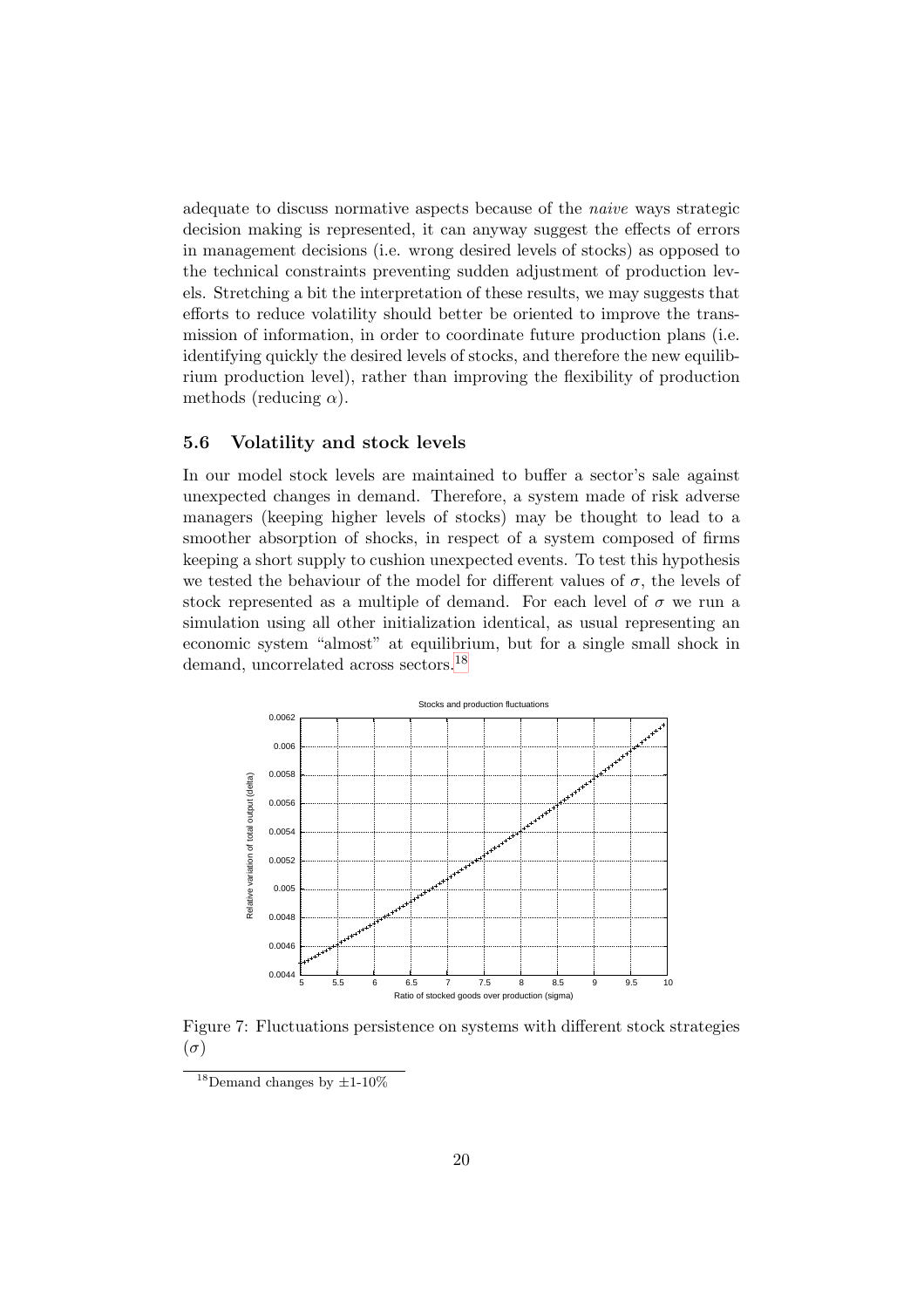Figure [7](#page-20-1) shows the value of the relative deviation of output production  $(\delta)$  generated by heterogeneous uncorrelated shocks in the external demand on identical systems where firms store a different multiple of their demand as stocks. We obtain actually the opposite result that we may have expected: fluctuation become larger and more persistent the higher the level of stocks. In some way, a strategy that, for the individual firm, is meant to reduce the fluctuations (using stocks as buffers), ends up by actually increasing the volatility at aggregate levels.

The result is though explainable, both at the theoretical and empirical level. In fact, if no stocks were maintained, production would need to adjust for changes in demand only in case of a shock. That is, the firm may move monotonically from the old to the new production levels, sending consistent signals to the rest of the system (i.e. its own suppliers). Instead, if the same shock affects a firm maintaining large stocks of output, over the same period production needs to adjust to the new demand and and to align stocks with the new demand. This generates, besides the adjustment to the demand, a potentially inconsistent signal to the suppliers, since the firm will have a temporary level of production not meant to continue in equilibrium (adjusting stocks).

From the empirical viewpoint, the last few decades have seen the almost universal diffusion of production system meant to keep stocks to a minimum, if at all. Lean production methods, just–in–time, etc. are solutions to the problems of the costs necessary to maintain stocks. Over the same period, economic fluctuations have been strongly reduced, and few empirical assessments have pointed to the relations between the two phenomena. For example, concerning the U.S., "changes in inventory behavior have played a direct role in reducing real output volatility." (Kahn, McConnell, and Perez-Quiros 2002, p.  $183$ <sup>[19](#page-21-0)</sup>

#### 5.7 Irrelevance of technical coefficients distribution

Horvath (1998) and Horvath (2000) suggest that systems with sparse matrices, i.e. input–output matrices with many empty cells, tend to be more volatile in respect of systems with more evenly distributed matrices. Notice that this claim risk, if not adequately qualified, to generate an illogical result. In fact, matrices sparseness increases as a function of sectoral disaggregation; and comparing the same system's fluctuations using input–output matrices at different levels of aggregation needs to produce the same type of volatility. Indeed, this is not the case if all remaining parameters stand equal, and do not adjust to the different level of analysis considered. If aggregate patterns of adjustment speed are maintained unchanged, the higher the sectoral disaggregation, the higher the system's volatility, ceteris paribus. But,

<span id="page-21-0"></span><sup>19</sup>Similar results are found in Blanchard and Simon (2001).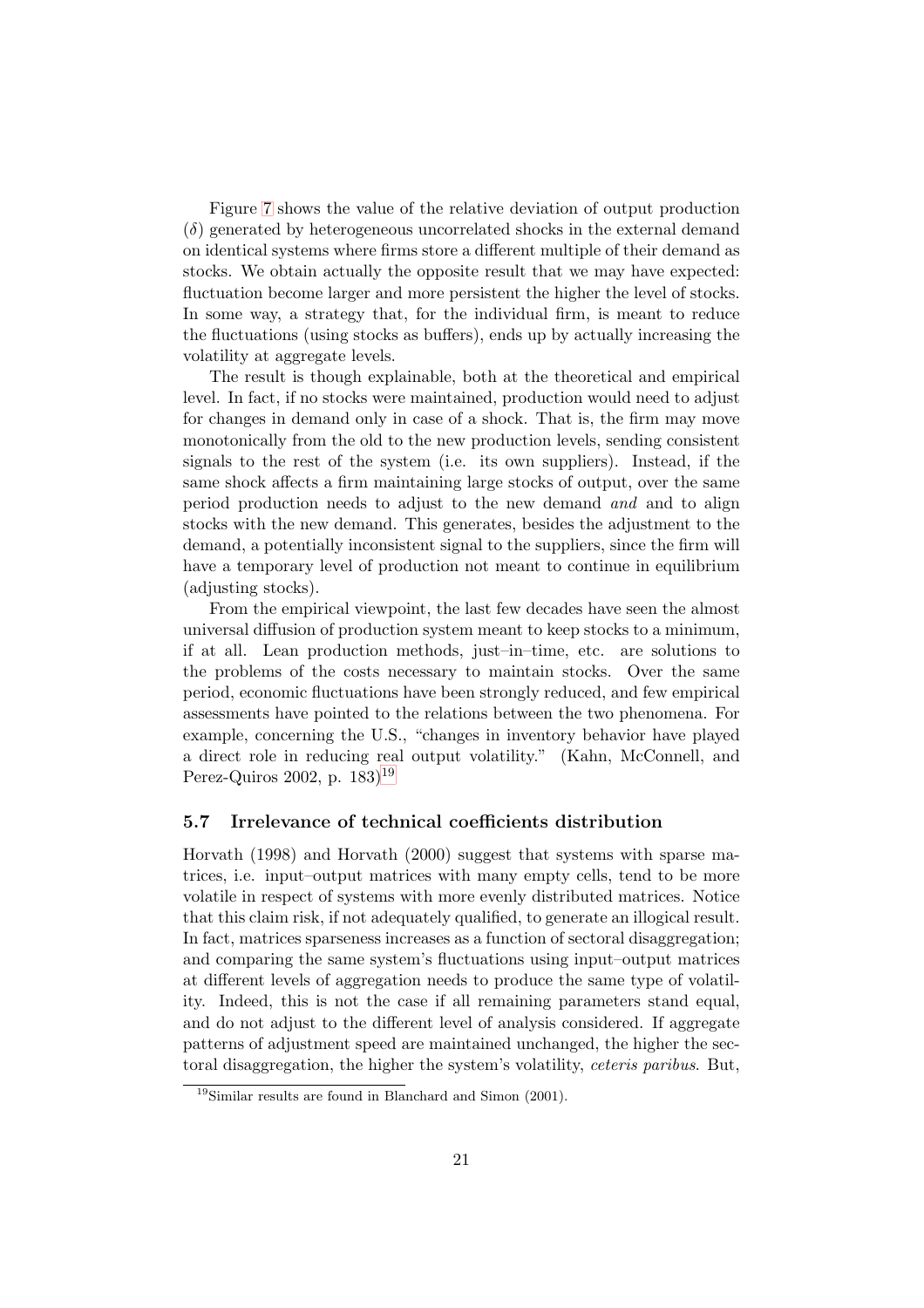for example in our model, reducing the aggregation also requires a change in the adaptation coefficients: the more micro we undergo the analysis, the higher is the speed of adjustment of economic objects. If, for example, we consider sectors, we are evaluating the adaptation of an entire set of firms, which pose questions on how to aggregate their dynamics. Things change when we consider the response of a single firm.

Going back to Horvats' argument, highly disaggregated matrices are likely to contain many empty cells, so that we may forecast different levels of volatility depending on the aggregation used for the same system, which, as mentioned, is not caused by sparseness, but to a failed adjustment in reaction mechanisms. Results from our model<sup>[20](#page-22-1)</sup> show that volatility is completely unaffected by input coefficients distribution. Given their sectoral sum — through rows of the matrix — the value of each coefficient is irrelevant. The same occurs in the case of very skewed distributions that present a high number of empty cells (zero input coefficients).

#### <span id="page-22-0"></span>5.8 Micro– and Macro–volatility

As we have seen above, one of the major discussion in the literature concerns the relations between micro– and macro–volatility. Put it simply, one side of the literature considers that uncorrelated micro–shocks cancel each other out, reducing their effects at macro–level. Conversely, other researchers consider that micro–shocks are multiplied at macro–level, generating higher macro–volatility than that we can observe at micro–level. The debate is of obvious importance to determine the sources of business cycles, to predict their effects, and determine the more effective policies to mitigate their negative effects.

Our model is only a partial representation of real–world economic system, and is also overly simplistic. However, based on these limitations, it also offers very robust results, allowing reliable conclusions on the (limited) elements included in the model. In particular, we consider our model a reliable representation of the basic structures of the production interactions among sectors or firms. Thus, we can use the model to provide an answer to the debate concerning the contributions to volatility from the production interactions only. Other contributions (e.g. from financial markets, price adjustments, technological innovation, etc.) may re-inforce or counter the forces we analyse, but they need to be considered as additional elements (and, we opine, also generally less relevant), not alternative to our analysis. We consider a necessity, in order to apply a rigorous methodological approach, to be able to identify with certainty the results provided by partial studies, in order to eventually obtain, by gradual extensions of the analysis, more and more detailed representations of realistic economic systems.

<span id="page-22-1"></span><sup>20</sup>Available from the authors.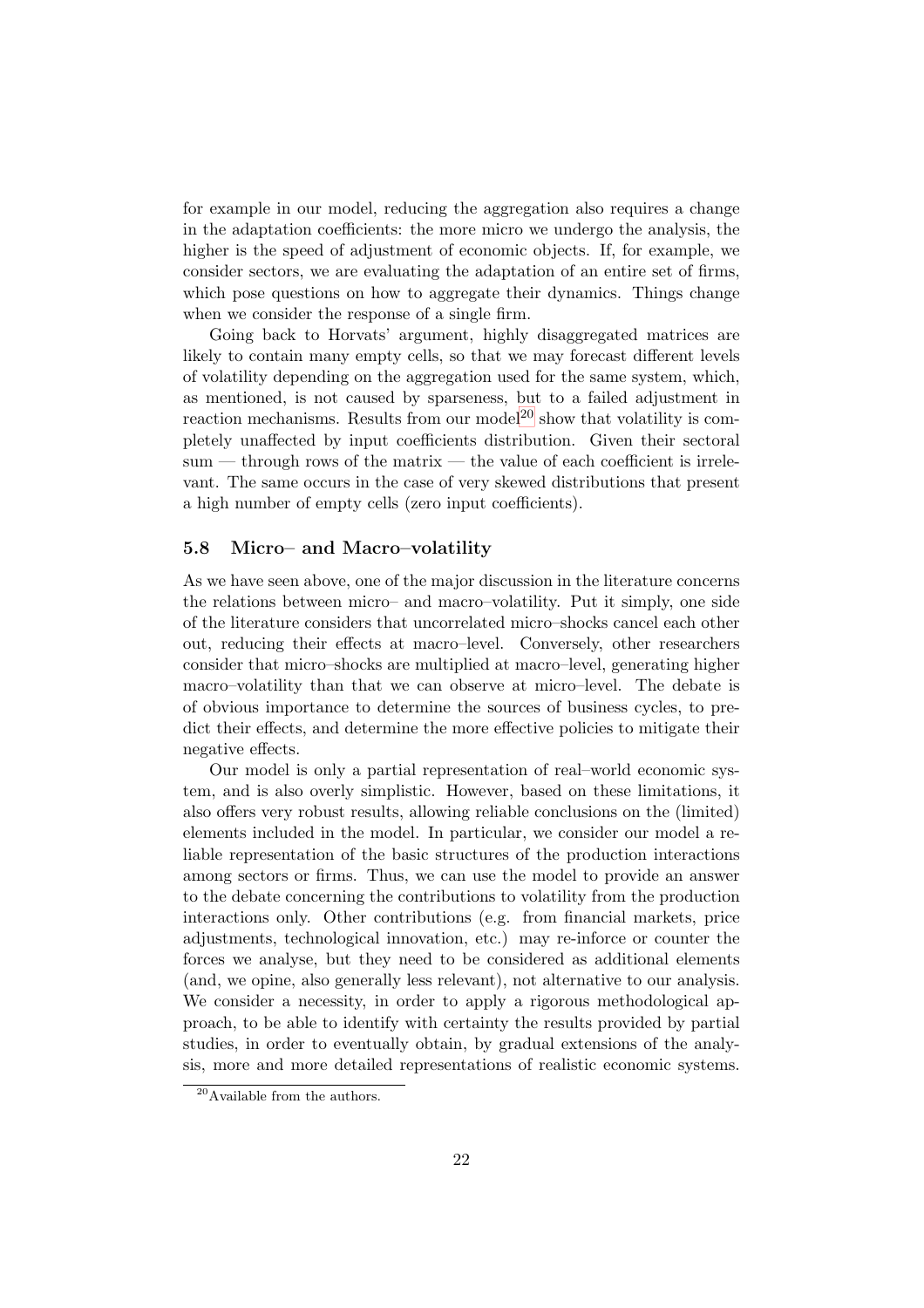The results we obtain in this paper concerning this micro–macro debate are meant as a first, relevant step to a more extended analysis.



<span id="page-23-0"></span>Figure 8: Values of  $\delta$  (relative deviation) for aggregate demand and aggregate output in respect of different levels of variance for sector specific, uncorrelated external demand shocks.

The flows of shocks affecting the firms of a system can be distinguished along two dimensions: strength of the shock (e.g. amplitude of the changes in demand) and frequency of the shock (rare or frequent). Concerning the first aspect, we initialized, as usual, a system to equilibrium levels (e.g. production quantities equal to external and intermediate demand for all sectors, constant level of stocks equal to the desired level). We then ran the simulation generating the external demand for all sectors as a random variable with constant (equilibrium) mean level and varying values of variance.

Figure [8](#page-23-0) shows unequivocally that, as far as our model has properties similar to real systems, the hypothesis that macro–fluctuations have larger volatility than their sectoral level shocks is fully confirmed. At any level of variance, the aggregate volatility of demand, as captured by the relative deviation index, is sensibly lower than the volatility shown by aggregate output, that is, the total production of the system. This result is not surprising: throughout all tests presented in the previous sections, every result suggested that the system 'over–reacts' to any individual micro–level change, even in the case these changes were meant to contrast disturbances. Therefore, when we move from considering one single shock to a flow of shocks, we are not surprised to obtain that the system shows higher volatility than that implied by the micro–level disturbances.

We now consider the second dimension defining a flow of shocks: their frequency. The question is whether, for the same level of demand shocks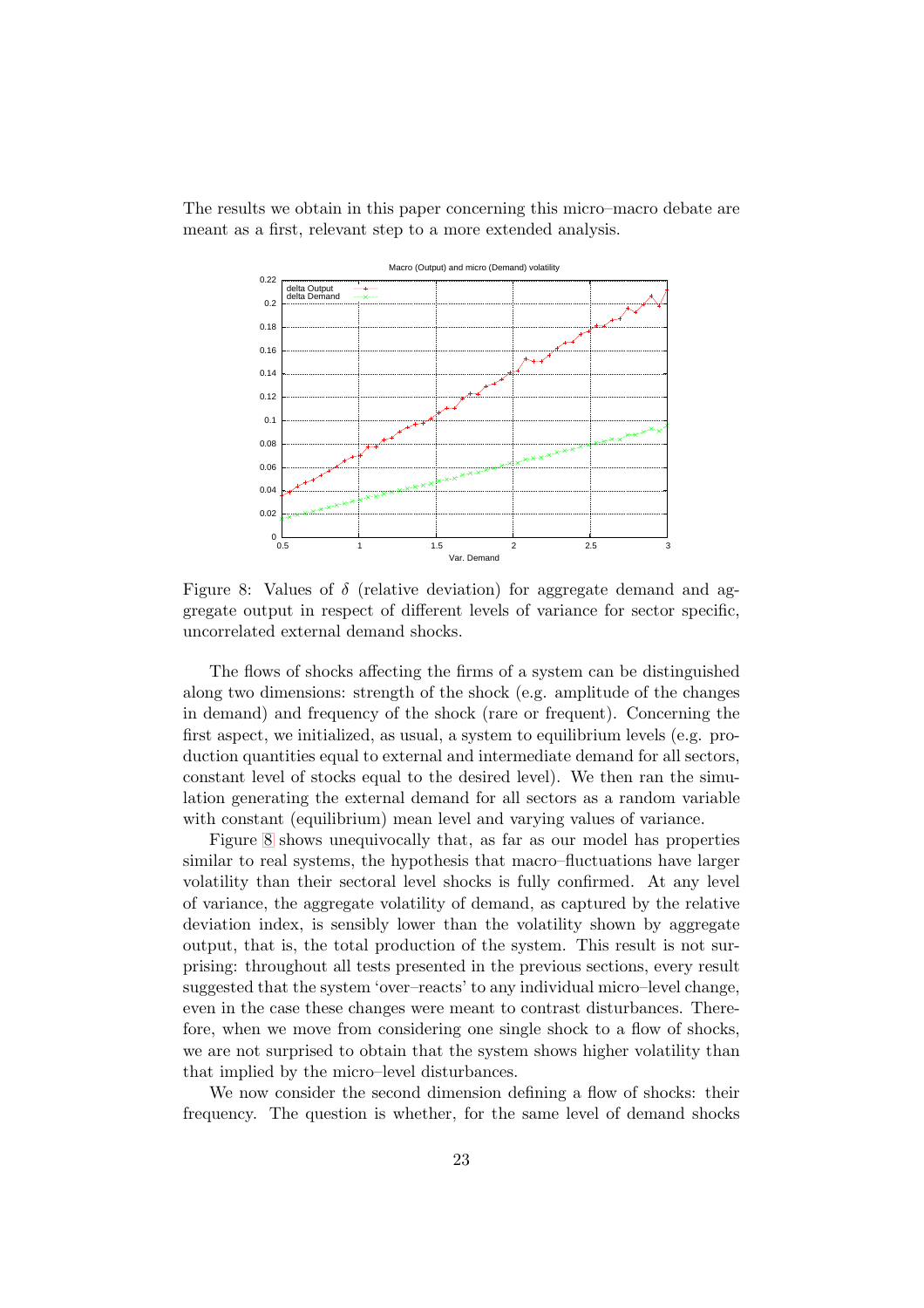Difference of relative deviation for Output and Demand



<span id="page-24-0"></span>Figure 9: Differences of values of  $\delta$  for aggregate output minus those for aggregate demand in respect of different levels of variance of demand and of frequency of the shocks.

(i.e. same variance), more frequent changes trigger a higher or lower system volatility than rare disturbances. The results, shown in figure [9,](#page-24-0) suggest a rather elaborated answer, which partly vindicates (though in a particular sense), the arguments in favour of compensation of micro shocks. The figure shows the difference between aggregate output volatility and aggregate demand volatility. The independent variables are, as before, the volatility of demand at micro–level, $^{21}$  $^{21}$  $^{21}$  and the time intervals in between two shocks. Aggregate demand volatility does not change for the frequency of shocks, at least when computed over a long period. But output volatility does, in a non–monotonous way. For high frequency of shocks the difference is still positive, and increasing for higher variance, indicating that the "over– reaction" argument is valid even in these cases, but it is rather low. While the frequency of shocks slows down, aggregate volatility of output increases, showing that time is needed for the micro–shock to unfold their full effects at the macro–level. However, after a certain threshold, less and less frequent shocks generate a lower volatility of the aggregate level of output.

This result is quite sensible, though not obvious at first sight, and, once again, shows the power of such a simple model to generate and explain complex properties. For frenetic levels of demand modifications, the system has no time to adjust, but part of the job to align actual and desired production for constantly changing demand is performed by the varying demand itself. In other terms, the shocks cancel out *through time*, if not through their quan-

<span id="page-24-1"></span><sup>&</sup>lt;sup>21</sup>Beware of the scale of variance. For reasons of visibility, the scale is inverted.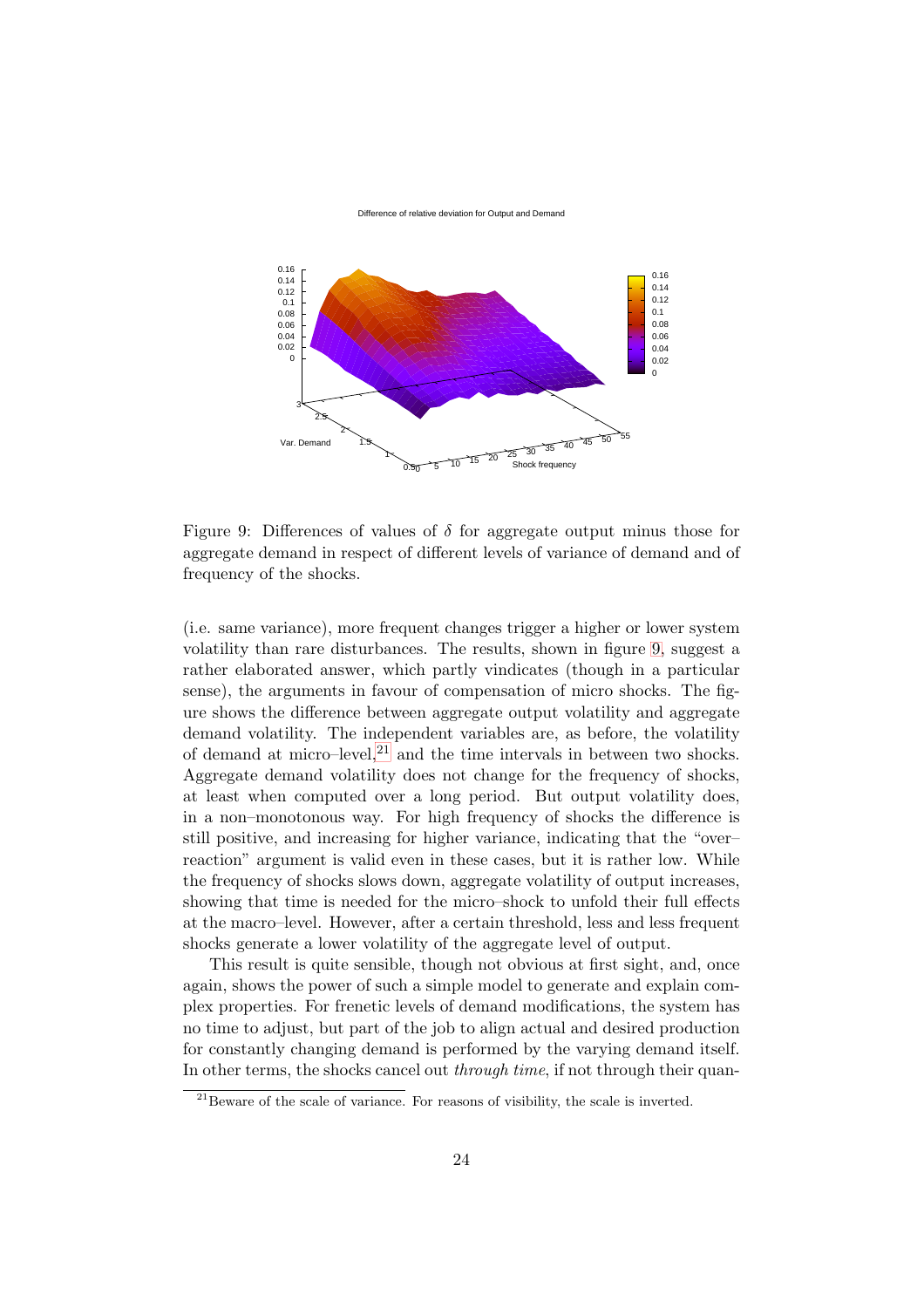titative effects on the system. While frequency decreases, the disturbances of the shocks not compensated by other (unlikely) shocks, have the time to filter through the production system, generating higher and higher volatility. In a sense, any system has a particular frequency of shocks that make it maximally "resonating", with the amplification of micro–shocks. When the rate of shocks gets even rarer, the system can enjoy periods of longer and longer quietness after each shock is absorbed and before a new one starts again a cycle of initial local disturbance, propagation of the disturbances to other sectors, and settlement to the new equilibrium.

# 6 Discussion and extensions

We presented a simple model of production composed by interacting sector. The main (quit realistic) assumption of the model is that the production processes in any sector of the economy make use of input from any other sector. Moreover, we assumed that sectors (represented as a single firm), adjust slowly both the desired level of production (smoothed revision of expectation) and the actual level (smoothed modification of plant utilization). The model voluntarily leaves aside a large number of aspects of real-world economic systems (e.g. financial markets, price adjustments, growth, etc.). The reason is that the model can be easily and reliably tested in order to extract its properties. The possibility to transfer the (certain) model result to a real context depend, of course, on an ample ceteris paribus clause. However, we are confident that the reported results, concerning the production structure, play a relevant role in real world systems. Therefore our results, and particularly their motivations being accessible because of the relative simplicity of the model, will not be diminished by the integration of our considerations with other aspects of economic systems.

Our model is, in essence, a representation of an input-output table interpreted in physical terms, that is, as the amount of inputs required for one unit of output. Besides this, we include two straightforward assumptions. Firstly, production levels cannot be suddenly changed, but require time to scale up or down the utilization rate, that is, the levels of production. Stocks are meant to make up for the difference between sales and production. The second assumption concerns the intentional behaviour of producers. We implement this aspect by assuming that exists a level of stocks desired for each level of demand. However, a change of demand does not translate suddenly in a new level of desired stock, but, again, only a long time at a different level of demand will convince managers to update the desired levels of stocks.

We show that the model generate, under a wide number of settings, oscillatory patterns converging toward the equilibrium level, where each sector generate exactly the quantity demanded by final consumers and by other sectors as input. The oscillations are provoked by over- and under-shooting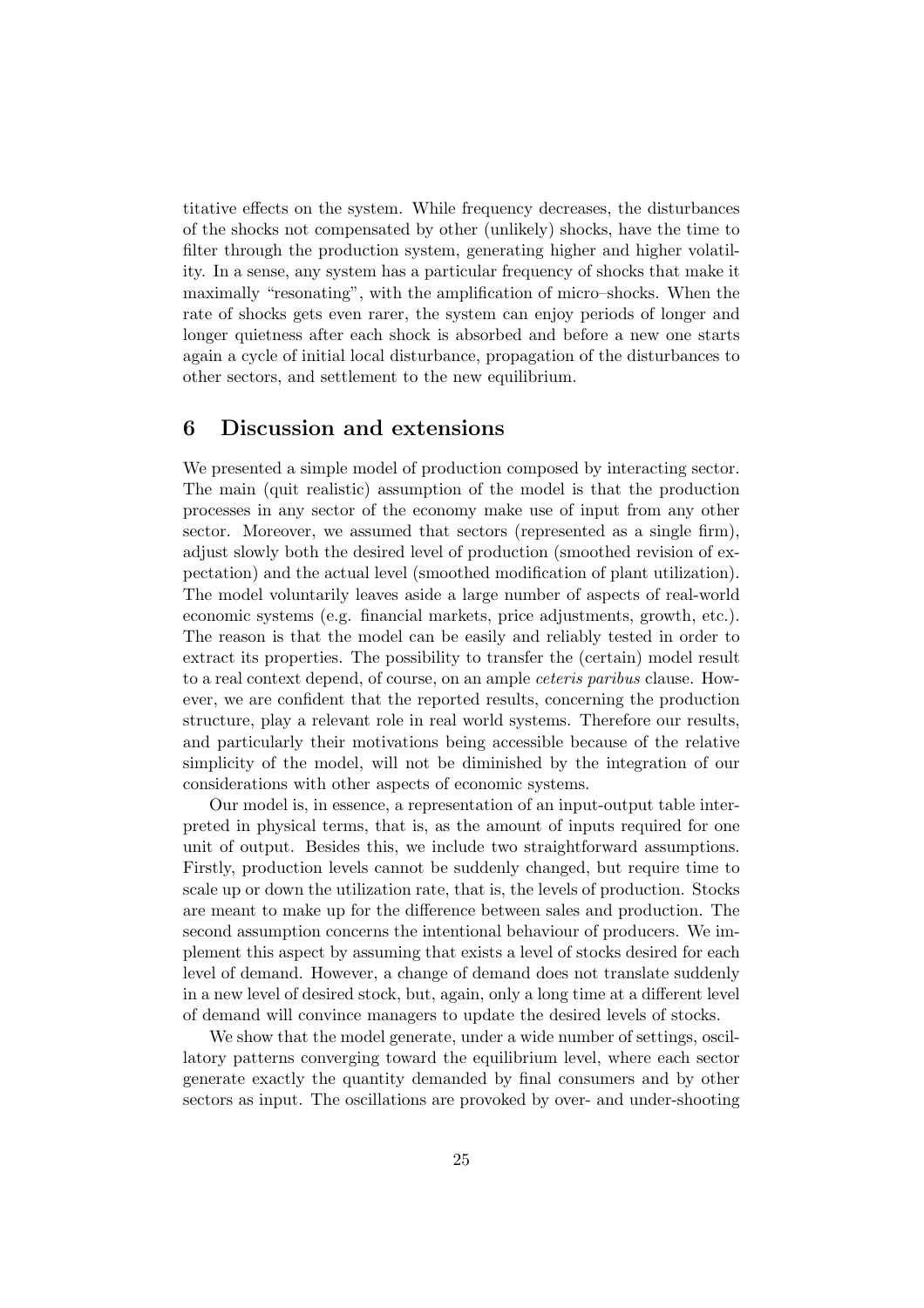generated by the difficulty of coordination among sectors that, by assumption, "communicate" only via variation of demand to their direct input suppliers. We also show that the total production levels generated by sectors (sum of the physical units) produced at equilibrium depends (for constant final demand) on the total sum of the technical coefficients per sector, irrespective of their distribution. This result is motivated by the impossibility of input substitution, and offers interesting suggestions for the analysis of the study of input-output tables of real-world systems.

We then consider systems at equilibrium facing a single, small change of the external demand for sectors. These simulations allow to study the way the system reacts to shocks. We see that the sum of the coefficients affects, besides the levels, also the volatility of aggregate output: the larger a system, the stronger is the impact of a given shock. Less obviously, we find that, for systems with the same dimension (i.e. same sums of coefficients), the aggregate volatility increases with, both, the inertia to change of production level, and the speed of adjustment of desired stocks. This result is somewhat counter-intuitive, since both the cited variables are associated to a more conservative behaviour that, may be supposed, should smooth away spikes in the pattern from an old to a new equilibrium. However, we show that the opposite actually holds: given the complex interactions among sector, individual-sector attitude intended to smooth shocks actually increase their aggregate impact.

In the same vein, we show that systems maintaining high levels of stocks are more volatile that systems with reduced amounts of stocks. Again, this is a counter-intuitive result reverting the goal of individual producers and the aggregate result. Interestingly, this result finds strong support from the evidence of the recent changes in production methods (i.e. low or no stocks) and diminished cycles.

In relation to specific issues discussed in the literature, we find no support to the suggestion that particular distributions of input-output coefficients modify the volatility of a system. As said, this depends, in case, on the sums of these coefficients, but not on their distribution. Further, we can provide an answer to a long and hotly debated questions: whether micro– levels volatility generates stronger or lower aggregate volatility. Our model shows unequivocally that micro–volatility (e.g. variance of final demand) persists, and generates stronger volatility at aggregate level. Again, we can identify the reason on the complex production structure that exalts microlevel shocks by generating 'wrong' messages among producers. Moreover, we can also point to a usually neglected aspect of volatility; we show that the frequency of shocks is a very relevant aspect, besides their dimension, in determining the volatility of aggregate output.

Our work can be developed along two, complementary, directions. Firstly, we can continue to study the properties of the model by extending the elements considered (e.g. pricing), analysing the effects on the present results,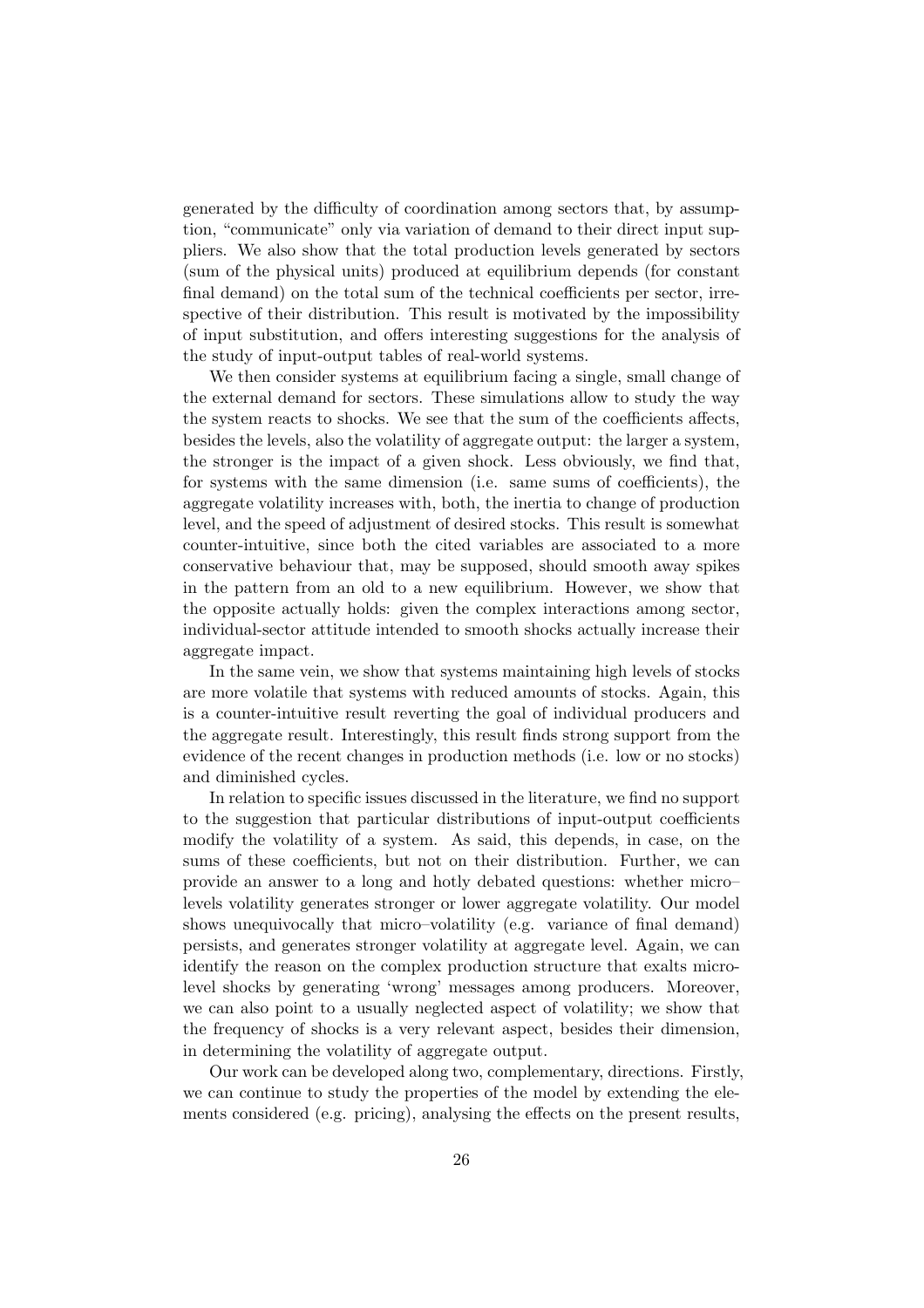and generating more analytical evidence. Of particular relevance is, in our opinion, the problem of aggregation. Representations of the same systems with different codification systems (e.g. different number of SIC digits), must not modify overall system properties, for example, the volatility observed. Given that our result show that the sums of coefficients matter for the levels and volatility of the system, and that these sum do depend on the aggregation chosen, it should be possible to induce the reaction coefficients that, we know, affect the volatility only.

Secondly, we can find an application of our results to real world evidence. In fact, there are many data sets available for the data we deal with, basically input-output tables. Our model is readily adapt to be parametrized along any number of sector and coefficient necessary, so that we may replicate past series in order to adapt the unobservable parameters, and use the resulting complete model to explain business fluctuations and provide intuitions on future patterns.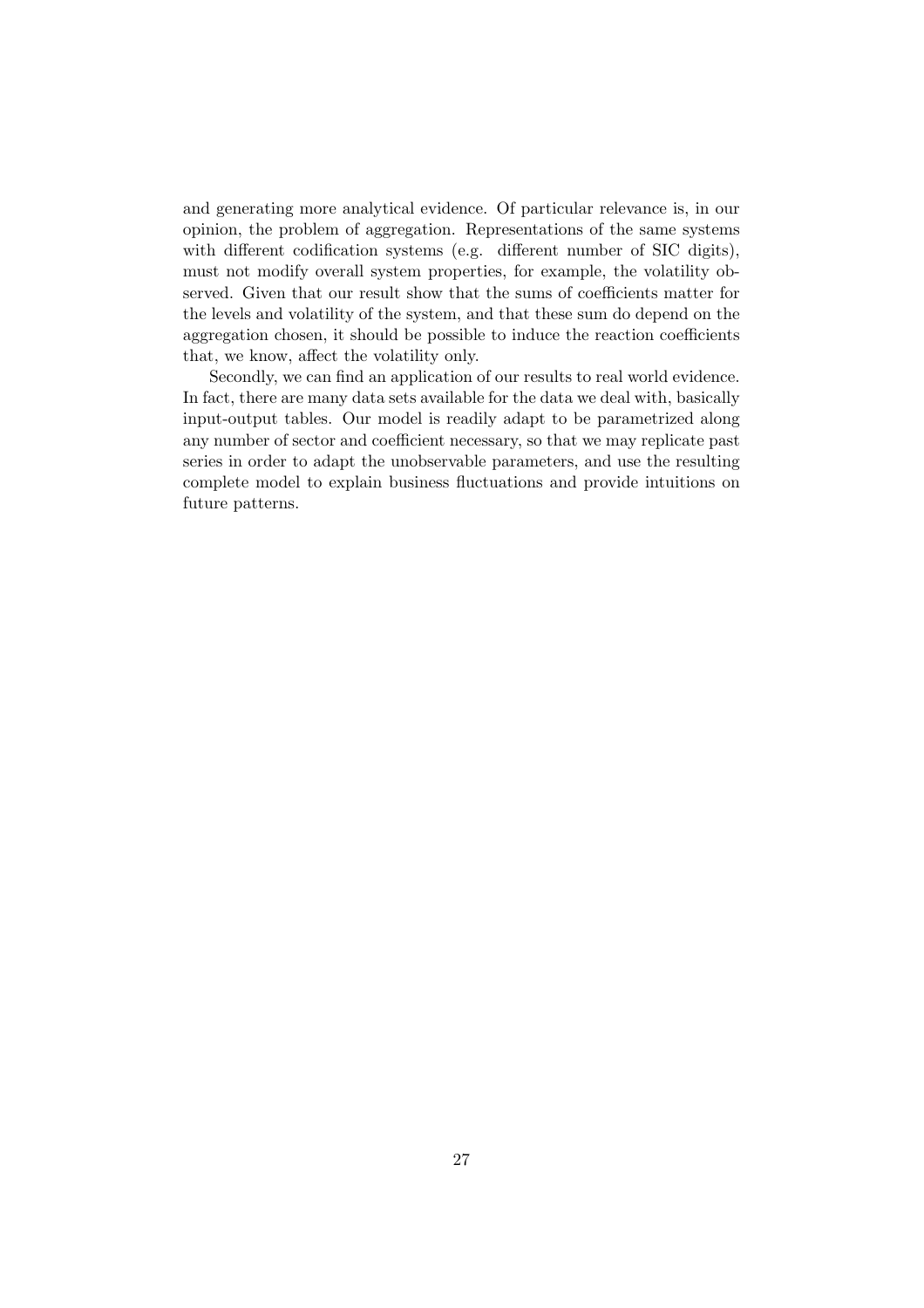# References

- ACEMOGLU, D., AND A. SCOTT (1997): "Asymmetric Business Cycles: Theory and Time–Series Evidence," Journal of Monetary Economics, 40, 501–533.
- BACKUS, D., P. KEHOE, AND F. KYDLAND (1995): "International Business Cycles: Theory and Evidence," in Frontiers of Business Cycle Research, ed. by T. Cooley. Princeton University Press, Princeton.
- Bak, P., K. Chen, J. Scheinkman, and M. Woodford (1993): "Aggregate Fluctuations from Independent Sectoral Shocks: Self–Organized Critically in a Model of Production and Inventory Dynamics," Ricerche Economiche, 47(1), 3–30.
- BATTISTON, S., D. DELLI GATTI, M. GALLEGATI, B. GREENWALD, AND J. STIGLITZ (2005): "Credit Chains and Bankruptcies Avalanches in Supply Networks," in Annual Workshop on Economic Heterogeneous Interacting Agents (WEHIA 2005), University of Essex, UK.
- BLANCHARD, O., AND J. SIMON (2001): "The Long and Large Decline in U.S. Output Volatility," Brookings Papers on Economic Activity, 1, 135–174.
- Bresnahan, T. F., and V. A. Ramey (1994): "Output Fluctuations at the Plant Level," The Quarterly Journal of Economics, 109(3), 593–924.
- DAVID, P. A. (1975): Technical choice innovation and economic growth : essays on American and British experience in the nineteenth century. Cambridge University Press, London.
- Delli Gatti, D., C. Di Guilmi, E. Gaffeo, G. Giulioni, M. Gallegati, and A. Palestrini (2004): "A New Approach to Business Fluctuations: Heterogeneous Interacting Agents, Scaling Laws and Financial Fragility," Journal of Economic Behavior & Organization, 56, 489–512.
- Dosi, G., G. FAGIOLO, AND A. ROVENTINI (2006): "An Evolutionary Model of Endogenous Business Cycles," Computational Economics, 27, 3–34.
- Dupor, B. (1999): "Aggregation and the Irrelevance in Multi–Sector Models," Journal of Monetary Economics, 43, 391–409.
- Head, A. C. (1995): "Country Size, Aggregate Fluctuations, and International Risk Sharing," The Canadian Journal of Economics, 28(4b), 1096– 1119.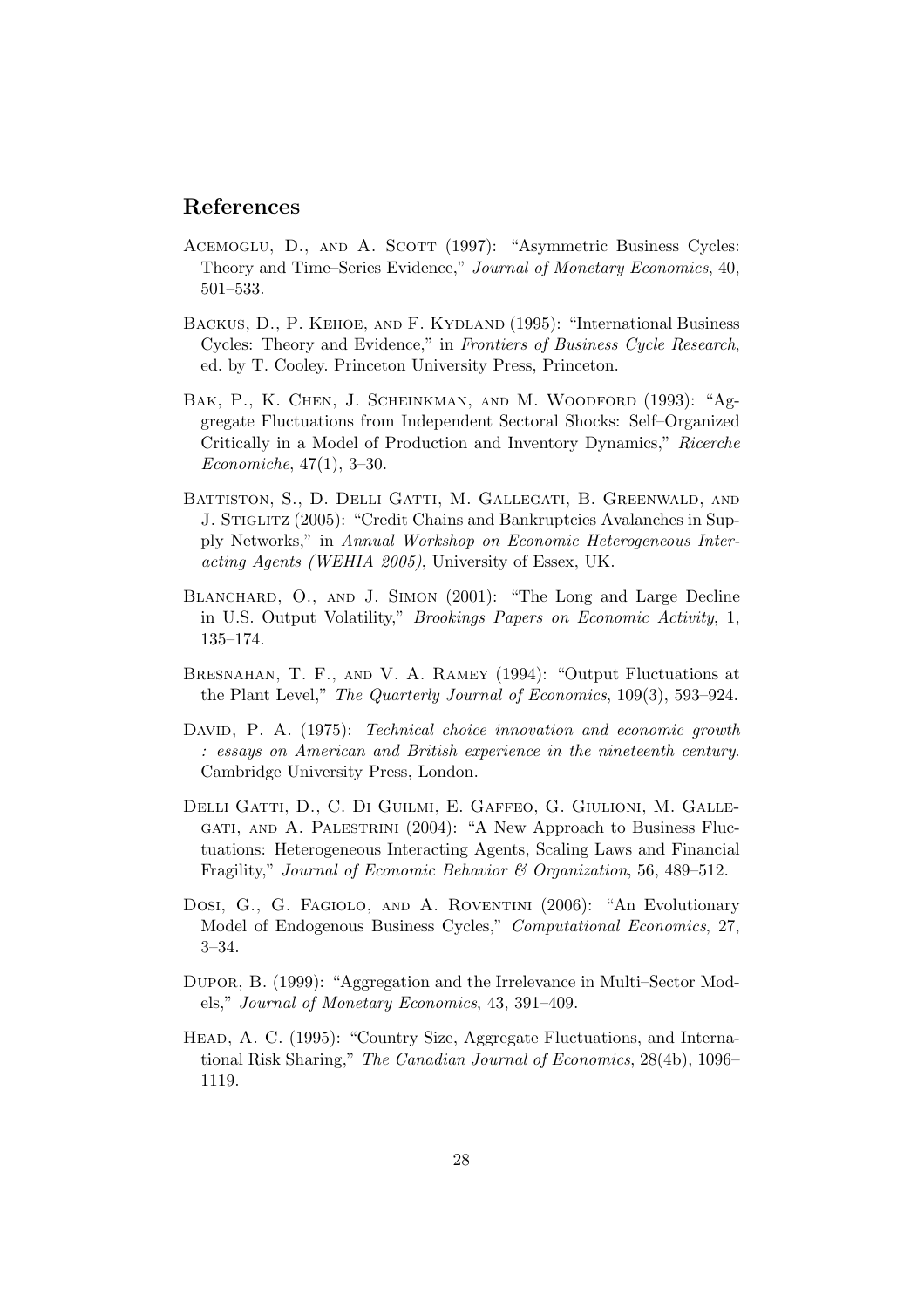- HELBING, D., AND S. LÄMMER (2005): "Supply and Production Networks: From the Bullwhip Effect to Business Cycles," in Networks of Interacting machines. Production Organization in Complex Industrial Systems and Biological Cells, ed. by D. Armbruster, K. Kaneko, and A. S. Mikhailov, vol. 3 of World Scientific Lecture Notes in Complex Systems. World Scientific.
- HELBING, D., S. LÄMMER, U. WITT, AND T. BRENNER (2004): "Network-Induced Oscillatory Behavior in Material Flow Networks and Irregular Business Cycles," Phisical Review E, 70(056118), 1–6.
- HELBING, D., U. WITT, S. LÄMMER, AND T. BRENNER (2004): "Network-Induced Oscillatory Behaviour of Macroeconomic Output Flows," in Industry and Labour Dynamics II. The Agent-based Computational Economics Approach. Proceedings of the wild@ace 2004 conference, ed. by R. Leombruni, and M. Richiardi, no. 5. LABORatorio R. Revelli.
- HORVATH, M. (1998): "Cyclically and Sectoral Linkages: Aggregate Fluctuations from Independent Sectoral Shocks," Review of Economic Dynamics, 1, 781–808.
	- (2000): "Sectoral Shocks and Aggregate Fluctuations," *Journal of* Monetary Economics, 45(1), 69–106.
- Jovanovic, B. (1987): "Micro Shocks and Aggregate Risk," The Quarterly Journal of Economics, 102(2), 395–410.
- Kahn, J. A., M. M. McConnell, and G. Perez-Quiros (2002): "On the Causes of the Increased Stability of the U.S. Economy," FRBNY Economic Policy Review, 8(1), 183–202.
- KRAAY, A., AND J. VENTURA (1998): "Comparative Advantage and the Cross–Section of Business Cycles," World Bank Woorking paper Series 1948, World Bank.
- Long, J. B., and C. I. Plosser (1983): "Real Business Cycles," Journal of Political Economy, 31(1), 39–69.
- Lucas, R. E. (1977): "Understanding Business Cycles," Carnegie– Rochester Conference Series on Public Policy (special issue of Journal of Monetary Economics), 5, 7–29.
- Nelson, R. R., and S. G. Winter (1982): An Evolutionary Theory of Economic Change. Harvard University Press, Cambridge, MA.
- NIREI, M. (2005): "Threshold Behavior and Aggregate Fluctuations," Journal of Economic Theory, in press.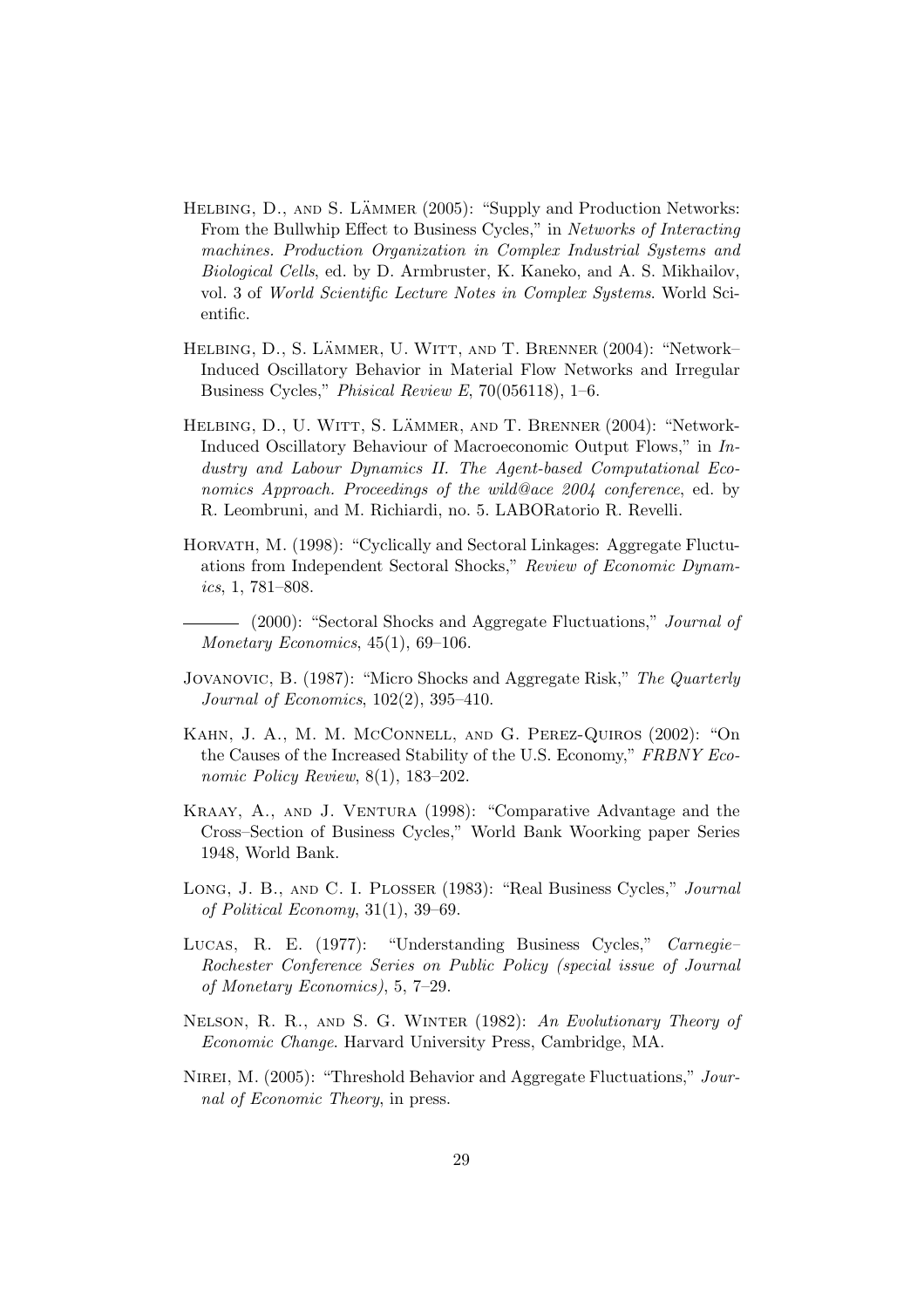- SCHEINKMAN, J., AND M. WOODFORD (1994): "Self-Organized Critically and Economic Fluctuations," American Economic Review, 84(2 Papers and Proceedings of teh AEA), 417–421.
- Schuh, S. (1996): "Evidence of the Link Between Firm–Level and Aggregate Inventory Behavior," Finance and Economics Discussion Series 1996-46, Federal Reserve Board.
- STIGLITZ, J., AND B. GREENWALD (2003): Towards a New Paradigm in Monetary Economics, Raffaele Mattioli Lectures. Cambridge University Press, Cambridge.
- WEISBUCH, G., AND S. BATTISTON (2005): "Production Networks and Failure Avalanches," Working Paper mimeo, Ecole Normale SupErieure.
- Zarnovitz, V. (1977): "Business Cycles Observed and Assessed: Why and How they Matter," NBER Working Paper Series 6230, National Bureau of Economic Research.